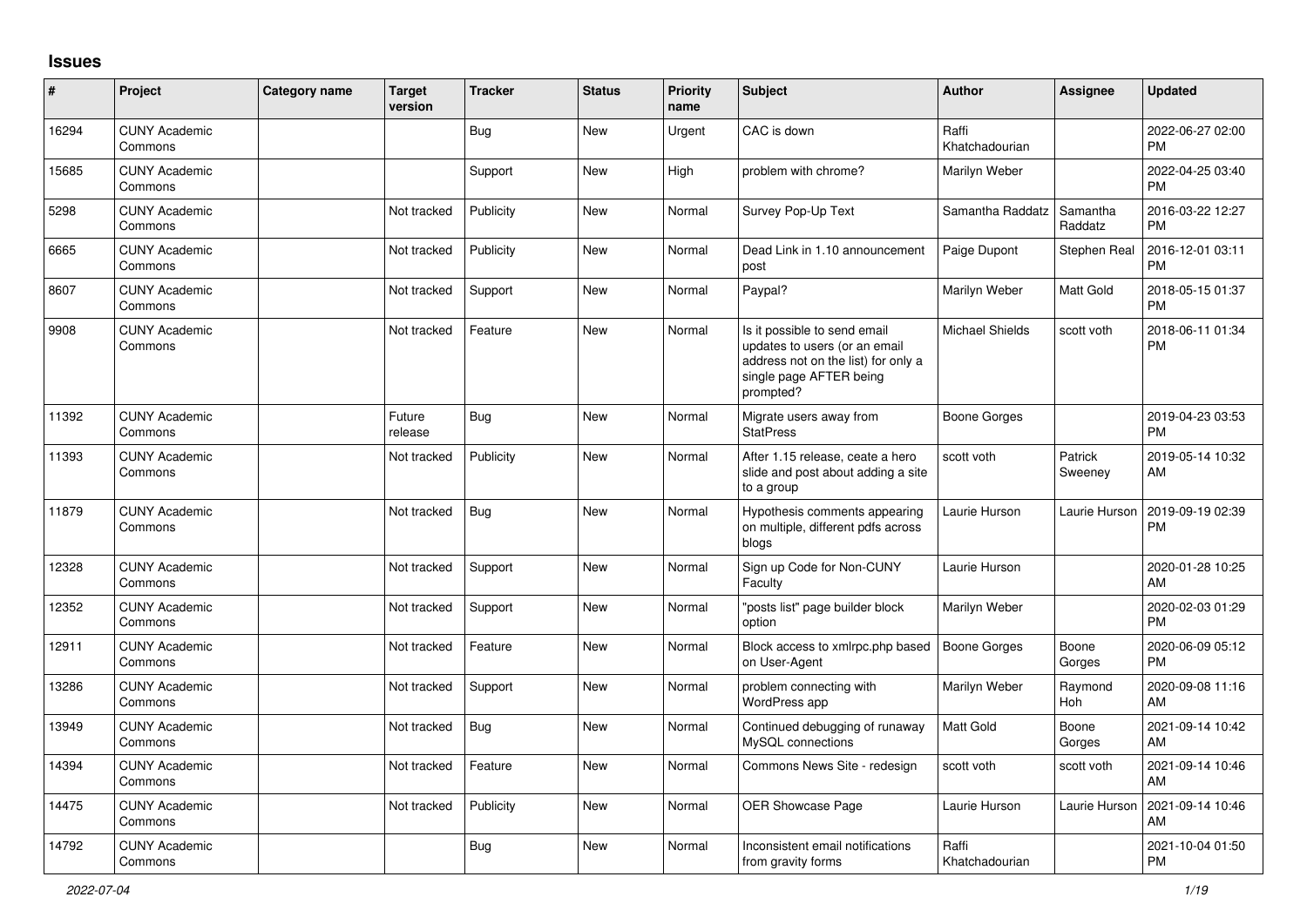| #     | Project                         | <b>Category name</b> | <b>Target</b><br>version | <b>Tracker</b> | <b>Status</b> | <b>Priority</b><br>name | <b>Subject</b>                                                                             | <b>Author</b>        | Assignee            | <b>Updated</b>                |
|-------|---------------------------------|----------------------|--------------------------|----------------|---------------|-------------------------|--------------------------------------------------------------------------------------------|----------------------|---------------------|-------------------------------|
| 14936 | <b>CUNY Academic</b><br>Commons |                      |                          | <b>Bug</b>     | <b>New</b>    | Normal                  | Commons websites blocked by<br>SPS campus network                                          | Laurie Hurson        |                     | 2021-11-03 03:57<br><b>PM</b> |
| 14940 | <b>CUNY Academic</b><br>Commons |                      |                          | <b>Bug</b>     | <b>New</b>    | Normal                  | Discrepancy between Commons<br>profile "sites" and actual # of sites                       | Laurie Hurson        |                     | 2021-11-08 11:09<br>AM        |
| 15045 | <b>CUNY Academic</b><br>Commons |                      |                          | Support        | <b>New</b>    | Normal                  | no result for KCeL in the search<br>box on the commons                                     | Marilyn Weber        |                     | 2021-12-10 11:29<br>AM        |
| 15565 | <b>CUNY Academic</b><br>Commons |                      |                          | Support        | <b>New</b>    | Normal                  | Events - send updates to an email<br>listserv                                              | Marilyn Weber        |                     | 2022-03-10 01:06<br><b>PM</b> |
| 15757 | <b>CUNY Academic</b><br>Commons |                      |                          | Bug            | <b>New</b>    | Normal                  | Members # do not match                                                                     | Laurie Hurson        |                     | 2022-03-30 04:52<br><b>PM</b> |
| 15816 | <b>CUNY Academic</b><br>Commons |                      | Not tracked              | Support        | <b>New</b>    | Normal                  | slow loading at SPS                                                                        | Marilyn Weber        |                     | 2022-04-05 01:26<br><b>PM</b> |
| 15883 | <b>CUNY Academic</b><br>Commons |                      | 2.1.0                    | Feature        | <b>New</b>    | Normal                  | Release BPGES update                                                                       | Boone Gorges         | Boone<br>Gorges     | 2022-05-26 10:39<br>AM        |
| 16307 | <b>CUNY Academic</b><br>Commons |                      |                          | <b>Bug</b>     | <b>New</b>    | Normal                  | Add brief messaging to<br>accept/decline group membership<br>requests                      | <b>Matt Gold</b>     | Boone<br>Gorges     | 2022-06-27 06:13<br><b>PM</b> |
| 16318 | <b>CUNY Academic</b><br>Commons |                      |                          | Bug            | <b>New</b>    | Normal                  | Unable to Access block editor or<br>embed YouTube videos in new<br>pages, in one site only | <b>Syelle Graves</b> |                     | 2022-07-01 06:53<br><b>PM</b> |
| 11968 | JustPublics@365<br>MediaCamp    |                      |                          | Feature        | <b>New</b>    | Normal                  | Nanoscience Retractable Display<br>Unit                                                    | Donald Cherry        | Bonnie<br>Eissner   | 2021-02-19 08:50<br>AM        |
| 10839 | <b>CUNY Academic</b><br>Commons | About page           | Not tracked              | Support        | <b>New</b>    | Normal                  | <b>Mission Statement Needs</b><br>Revision                                                 | scott voth           | Matt Gold           | 2018-12-26 10:58<br>AM        |
| 4972  | <b>CUNY Academic</b><br>Commons | Analytics            | Not tracked              | Bug            | <b>New</b>    | Normal                  | <b>Newsletter Analytics</b>                                                                | Stephen Real         | Matt Gold           | 2015-12-09 12:54<br><b>PM</b> |
| 5679  | <b>CUNY Academic</b><br>Commons | Analytics            | Not tracked              | Feature        | <b>New</b>    | Normal                  | Logged In Users for GA                                                                     | Valerie Townsend     | Valerie<br>Townsend | 2016-06-11 09:49<br>AM        |
| 15210 | <b>CUNY Academic</b><br>Commons | Analytics            | Not tracked              | Design/UX      | <b>New</b>    | Normal                  | Google Analytics improvements                                                              | Colin McDonald       | Boone<br>Gorges     | 2022-05-24 10:47<br>AM        |
| 7022  | <b>CUNY Academic</b><br>Commons | Announcements        | Future<br>release        | <b>Bug</b>     | New           | Normal                  | Sitewide announcements should<br>be displayed on, and dismissable<br>from, mapped domains  | Boone Gorges         | Boone<br>Gorges     | 2018-03-22 10:18<br>AM        |
| 4635  | <b>CUNY Academic</b><br>Commons | Authentication       | Future<br>release        | Feature        | <b>New</b>    | Normal                  | Allow non-WP authentication                                                                | Boone Gorges         | Sonja Leix          | 2019-03-01 02:05<br><b>PM</b> |
| 9720  | <b>CUNY Academic</b><br>Commons | Authentication       | Future<br>release        | Feature        | <b>New</b>    | Normal                  | The Commons should be an<br>oAuth provider                                                 | Boone Gorges         |                     | 2019-03-01 02:04<br><b>PM</b> |
| 6078  | <b>CUNY Academic</b><br>Commons | Blogs (BuddyPress)   | Future<br>release        | Feature        | <b>New</b>    | Normal                  | <b>Explore Adding Network Blog</b><br>Metadata Plugin                                      | Luke Waltzer         | Luke Waltzer        | 2016-10-11 10:29<br><b>PM</b> |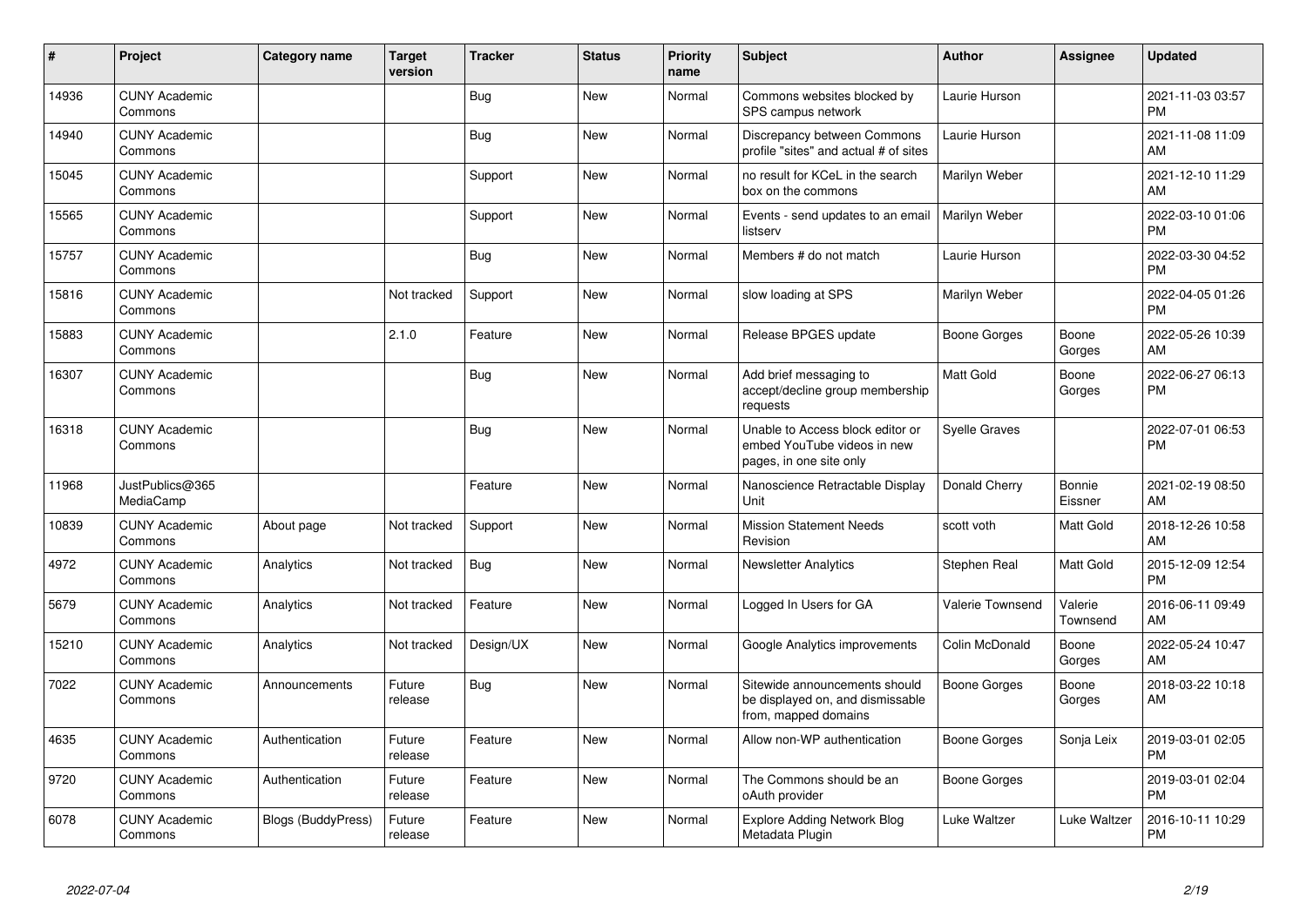| #     | <b>Project</b>                  | Category name              | Target<br>version | <b>Tracker</b> | <b>Status</b> | Priority<br>name | <b>Subject</b>                                                                    | <b>Author</b>           | Assignee            | <b>Updated</b>                |
|-------|---------------------------------|----------------------------|-------------------|----------------|---------------|------------------|-----------------------------------------------------------------------------------|-------------------------|---------------------|-------------------------------|
| 8835  | <b>CUNY Academic</b><br>Commons | Blogs (BuddyPress)         | Future<br>release | Feature        | New           | Normal           | Extend cuny.is shortlinks to sites                                                | Luke Waltzer            | Boone<br>Gorges     | 2022-04-26 11:59<br>AM        |
| 7624  | <b>CUNY Academic</b><br>Commons | BuddyPress (misc)          | Future<br>release | Design/UX      | New           | Normal           | <b>BP Notifications</b>                                                           | Luke Waltzer            | Paige Dupont        | 2017-02-08 10:43<br><b>PM</b> |
| 11243 | <b>CUNY Academic</b><br>Commons | BuddyPress (misc)          | Future<br>release | Bug            | New           | Normal           | Audit bp-custom.php                                                               | Raymond Hoh             | Raymond<br>Hoh      | 2022-04-26 11:59<br>AM        |
| 4226  | <b>CUNY Academic</b><br>Commons | <b>BuddyPress Docs</b>     | Future<br>release | Design/UX      | <b>New</b>    | Normal           | Add option to connect a Doc with<br>a Group                                       | Samantha Raddatz        | Samantha<br>Raddatz | 2015-09-09 04:08<br><b>PM</b> |
| 6389  | <b>CUNY Academic</b><br>Commons | <b>BuddyPress Docs</b>     | Future<br>release | Feature        | New           | Low              | Make Discussion Area Visible<br>When Editing a Doc                                | Luke Waltzer            | Boone<br>Gorges     | 2016-10-21 04:16<br><b>PM</b> |
| 13466 | <b>CUNY Academic</b><br>Commons | Cavalcade                  | Future<br>release | Feature        | New           | Normal           | Automated cleanup for duplicate<br>Cavalcade tasks                                | Boone Gorges            | Boone<br>Gorges     | 2020-10-13 05:24<br><b>PM</b> |
| 10226 | <b>CUNY Academic</b><br>Commons | Courses                    | Future<br>release | Feature        | <b>New</b>    | Normal           | Add "My Courses" to drop down<br>list                                             | scott voth              | Boone<br>Gorges     | 2021-11-19 12:42<br><b>PM</b> |
| 11789 | <b>CUNY Academic</b><br>Commons | Courses                    | Future<br>release | Feature        | <b>New</b>    | Normal           | Ability to remove item from<br>Courses list                                       | Laurie Hurson           | Sonja Leix          | 2019-09-24 12:28<br>PM.       |
| 12438 | <b>CUNY Academic</b><br>Commons | Courses                    | Not tracked       | <b>Bug</b>     | New           | Normal           | Site appearing twice                                                              | Laurie Hurson           | Boone<br>Gorges     | 2020-02-18 01:34<br><b>PM</b> |
| 9420  | <b>CUNY Academic</b><br>Commons | cuny.is                    | Not tracked       | Feature        | New           | Normal           | Request for http://cuny.is/streams                                                | Raffi<br>Khatchadourian | Marilyn<br>Weber    | 2018-04-02 10:08<br><b>AM</b> |
| 10439 | <b>CUNY Academic</b><br>Commons | Design                     | 2.1.0             | Design/UX      | <b>New</b>    | Normal           | Create Style Guide for Commons                                                    | Sonja Leix              | Sara Cannon         | 2022-06-28 01:43<br><b>PM</b> |
| 16199 | <b>CUNY Academic</b><br>Commons | <b>Directories</b>         | 2.0.3             | Bug            | New           | Normal           | Removed "Semester" Filter from<br><b>Courses Directory</b>                        | Laurie Hurson           | Boone<br>Gorges     | 2022-06-29 11:32<br><b>AM</b> |
| 4225  | <b>CUNY Academic</b><br>Commons | DiRT Integration           | Future<br>release | Design/UX      | New           | Normal           | Add information to DIRT page (in<br>Create a Group)                               | Samantha Raddatz        | Matt Gold           | 2015-06-26 03:14<br><b>PM</b> |
| 14496 | <b>CUNY Academic</b><br>Commons | Domain Mapping             | Future<br>release | <b>Bug</b>     | <b>New</b>    | Normal           | Mapped domain SSO uses<br>third-party cookies                                     | Raymond Hoh             | Raymond<br>Hoh      | 2021-05-24 04:03<br><b>PM</b> |
| 1166  | <b>CUNY Academic</b><br>Commons | <b>Email Invitations</b>   | Future<br>release | Feature        | <b>New</b>    | Low              | Better organizational tools for Sent<br><b>Invites</b>                            | Boone Gorges            | Boone<br>Gorges     | 2015-11-09 06:02<br><b>PM</b> |
| 1167  | <b>CUNY Academic</b><br>Commons | <b>Email Invitations</b>   | Future<br>release | Feature        | New           | Low              | Allow email invitations to be resent                                              | Boone Gorges            | Boone<br>Gorges     | 2015-11-12 12:53<br>AM        |
| 5992  | <b>CUNY Academic</b><br>Commons | <b>Email Notifications</b> | Future<br>release | Feature        | <b>New</b>    | Normal           | Changing the From line of<br>autogenerated blog emails                            | Marilyn Weber           |                     | 2018-09-27 05:19<br><b>PM</b> |
| 12042 | <b>CUNY Academic</b><br>Commons | <b>Email Notifications</b> | Future<br>release | Feature        | <b>New</b>    | Normal           | Improved error logging for BPGES<br>send queue                                    | <b>Boone Gorges</b>     | Boone<br>Gorges     | 2021-11-19 12:25<br><b>PM</b> |
| 4481  | <b>CUNY Academic</b><br>Commons | Events                     | Future<br>release | Feature        | <b>New</b>    | Normal           | Group admins/mods should have<br>the ability to unlink an event from<br>the group | Boone Gorges            | Boone<br>Gorges     | 2017-04-24 03:53<br><b>PM</b> |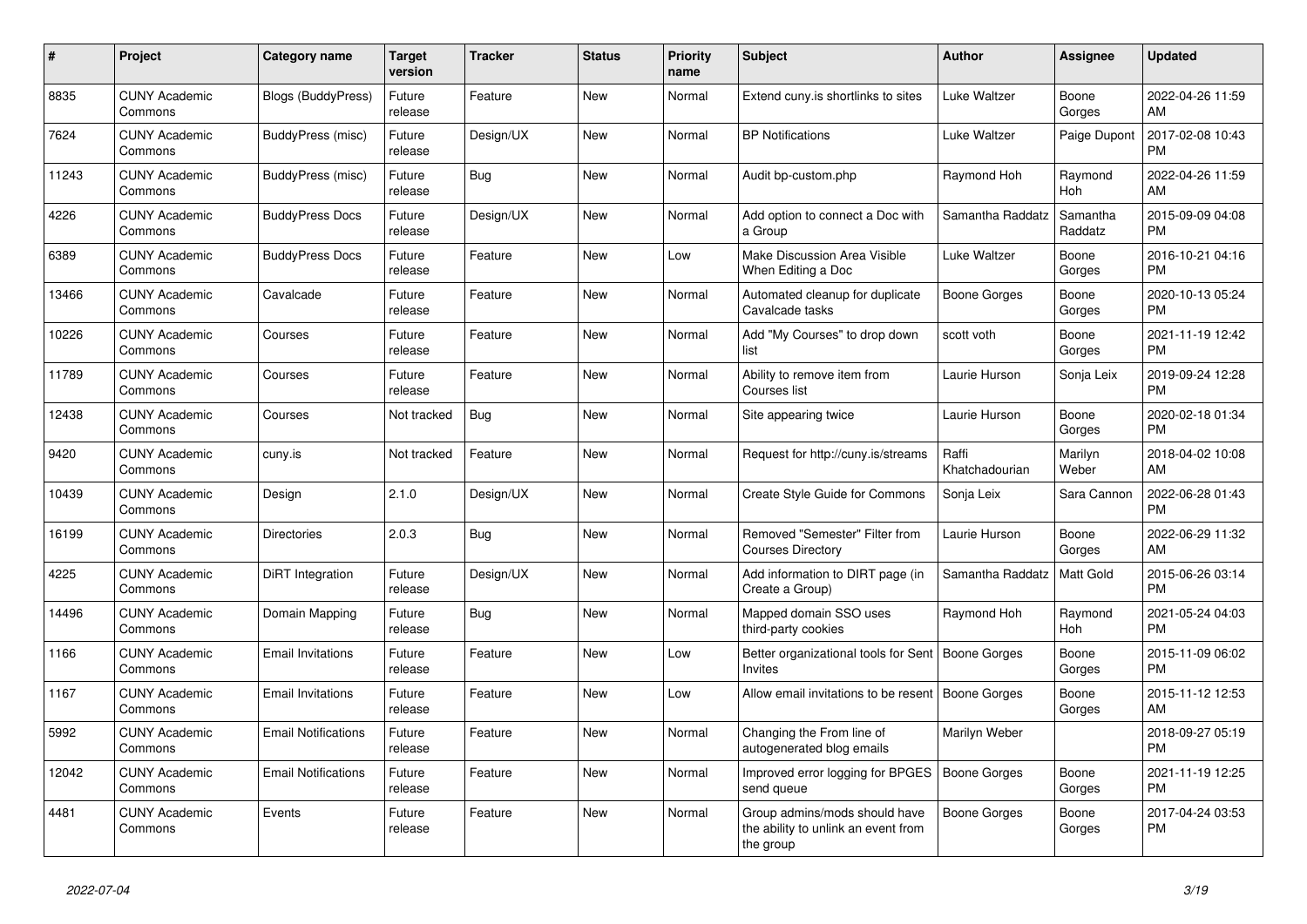| #     | Project                         | <b>Category name</b>           | <b>Target</b><br>version | <b>Tracker</b> | <b>Status</b> | <b>Priority</b><br>name | Subject                                                                                    | Author              | <b>Assignee</b>    | <b>Updated</b>                |
|-------|---------------------------------|--------------------------------|--------------------------|----------------|---------------|-------------------------|--------------------------------------------------------------------------------------------|---------------------|--------------------|-------------------------------|
| 4592  | <b>CUNY Academic</b><br>Commons | Events                         | Future<br>release        | Design/UX      | <b>New</b>    | Normal                  | Event Creation - Venue Dropdown<br>Slow                                                    | Samantha Raddatz    | Boone<br>Gorges    | 2015-09-14 04:56<br><b>PM</b> |
| 11531 | <b>CUNY Academic</b><br>Commons | Events                         | Future<br>release        | Feature        | New           | Normal                  | Main Events calendar should<br>include non-public events that<br>user has access to        | scott voth          | Boone<br>Gorges    | 2019-06-11 10:00<br>AM        |
| 6749  | <b>CUNY Academic</b><br>Commons | Events                         | Future<br>release        | Bug            | New           | Low                     | BPEO iCal request can trigger<br>very large number of DB queries                           | <b>Boone Gorges</b> | Raymond<br>Hoh     | 2016-11-15 10:09<br><b>PM</b> |
| 3580  | <b>CUNY Academic</b><br>Commons | Group Blogs                    | Future<br>release        | Feature        | <b>New</b>    | Normal                  | Multiple blogs per group                                                                   | Boone Gorges        | Boone<br>Gorges    | 2018-02-20 02:02<br><b>PM</b> |
| 11834 | <b>CUNY Academic</b><br>Commons | <b>Group Files</b>             | Future<br>release        | Feature        | <b>New</b>    | Normal                  | Improved tools for managing<br>group file folders                                          | Boone Gorges        | Sonja Leix         | 2019-09-06 03:55<br><b>PM</b> |
| 12091 | <b>CUNY Academic</b><br>Commons | <b>Group Files</b>             | Future<br>release        | Feature        | <b>New</b>    | Normal                  | Improved pre-upload file validation<br>for bp-group-documents                              | Boone Gorges        | Boone<br>Gorges    | 2019-11-14 01:21<br><b>PM</b> |
| 13457 | <b>CUNY Academic</b><br>Commons | Group Forums                   | 2.0.3                    | Bug            | New           | High                    | Forum post not sending<br>notifications                                                    | Filipa Calado       | Raymond<br>Hoh     | 2022-06-29 11:32<br>AM        |
| 3059  | <b>CUNY Academic</b><br>Commons | Group Forums                   | Future<br>release        | Design/UX      | New           | Normal                  | Forum Post Permissable Content<br><b>Explanatory Text</b>                                  | Chris Stein         | Chris Stein        | 2015-04-02 11:27<br>AM        |
| 7928  | <b>CUNY Academic</b><br>Commons | Group Forums                   | Not tracked              | Bug            | <b>New</b>    | Normal                  | Duplicate Forum post                                                                       | Luke Waltzer        | Raymond<br>Hoh     | 2017-04-11 09:27<br><b>PM</b> |
| 13199 | <b>CUNY Academic</b><br>Commons | Group Forums                   | Future<br>release        | Feature        | New           | Normal                  | Favoring Groups over bbPress<br>plugin                                                     | Colin McDonald      | Colin<br>McDonald  | 2021-11-19 12:28<br><b>PM</b> |
| 13358 | <b>CUNY Academic</b><br>Commons | Group Forums                   | Future<br>release        | Feature        | <b>New</b>    | Normal                  | Improved UI for group forum<br>threading settings                                          | Boone Gorges        | Raymond<br>Hoh     | 2021-11-19 12:27<br><b>PM</b> |
| 13370 | <b>CUNY Academic</b><br>Commons | Group Library                  | Future<br>release        | Feature        | <b>New</b>    | Normal                  | Library bulk deletion and folder<br>editing                                                | Colin McDonald      | Boone<br>Gorges    | 2020-10-13 10:41<br>AM        |
| 13650 | <b>CUNY Academic</b><br>Commons | Group Library                  | Future<br>release        | Feature        | <b>New</b>    | Normal                  | Forum Attachments in Group<br>Library                                                      | Laurie Hurson       |                    | 2021-11-19 12:30<br><b>PM</b> |
| 14309 | <b>CUNY Academic</b><br>Commons | Group Library                  | Future<br>release        | Feature        | New           | Normal                  | Better handling of<br>bp group document file download<br>attempts when file is not present | <b>Boone Gorges</b> | Boone<br>Gorges    | 2021-11-19 12:28<br><b>PM</b> |
| 11883 | <b>CUNY Academic</b><br>Commons | Help/Codex                     | Not tracked              | Support        | New           | Normal                  | Need Embedding Help Page<br>Update (Tableau)                                               | Anthony Wheeler     | scott voth         | 2019-09-24 08:49<br>AM        |
| 12392 | <b>CUNY Academic</b><br>Commons | Help/Codex                     | Not tracked              | Documentation  | <b>New</b>    | Normal                  | Updates to Common Commons<br>Questions on Help Page                                        | scott voth          | Margaret<br>Galvan | 2020-02-11 10:53<br>AM        |
| 10580 | <b>CUNY Academic</b><br>Commons | Information<br>Architecture    | Future<br>release        | Design/UX      | New           | Normal                  | Primary nav item review                                                                    | Boone Gorges        | Sara Cannon        | 2022-06-28 01:29<br><b>PM</b> |
| 13891 | <b>CUNY Academic</b><br>Commons | Internal Tools and<br>Workflow | 2.1.0                    | Feature        | New           | Normal                  | Migrate automated linting to<br>GitHub Actions                                             | Boone Gorges        | Jeremy Felt        | 2022-06-29 11:13<br>AM        |
| 15194 | <b>CUNY Academic</b><br>Commons | Internal Tools and<br>Workflow | 2.1.0                    | Feature        | New           | Normal                  | PHPCS sniff for un-restored<br>switch_to_blog() calls                                      | Boone Gorges        | Jeremy Felt        | 2022-05-26 10:45<br>AM        |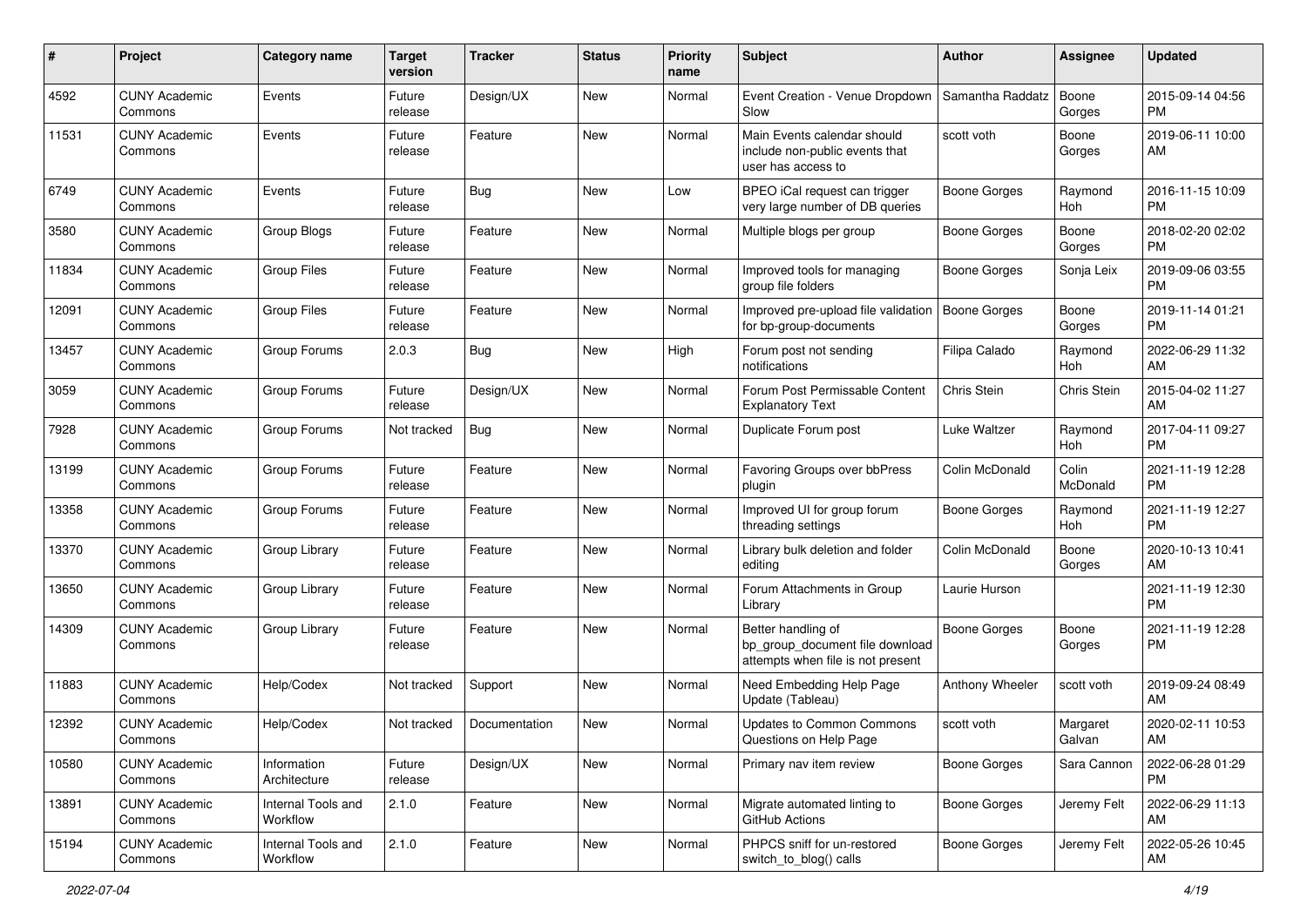| $\#$  | Project                         | <b>Category name</b>    | <b>Target</b><br>version | <b>Tracker</b> | <b>Status</b> | <b>Priority</b><br>name | <b>Subject</b>                                                                 | <b>Author</b>    | Assignee            | <b>Updated</b>                |
|-------|---------------------------------|-------------------------|--------------------------|----------------|---------------|-------------------------|--------------------------------------------------------------------------------|------------------|---------------------|-------------------------------|
| 12382 | <b>CUNY Academic</b><br>Commons | Membership              | Not tracked              | Support        | <b>New</b>    | Normal                  | Email request change                                                           | Marilyn Weber    | Marilyn<br>Weber    | 2020-02-06 12:56<br><b>PM</b> |
| 3565  | <b>CUNY Academic</b><br>Commons | My Commons              | Not tracked              | Documentation  | <b>New</b>    | Normal                  | Load Newest inconsistencies                                                    | Chris Stein      | scott voth          | 2015-11-09 01:16<br><b>PM</b> |
| 4535  | <b>CUNY Academic</b><br>Commons | My Commons              | Future<br>release        | Bug            | New           | Low                     | My Commons filter issue                                                        | scott voth       | Raymond<br>Hoh      | 2015-09-01 11:17<br>AM        |
| 8440  | <b>CUNY Academic</b><br>Commons | Onboarding              | Not tracked              | Bug            | <b>New</b>    | Normal                  | Create Test Email Accounts for<br><b>Onboarding Project</b>                    | Stephen Real     | Stephen Real        | 2017-08-01 09:49<br><b>PM</b> |
| 10794 | <b>CUNY Academic</b><br>Commons | Performance             | Not tracked              | <b>Bug</b>     | <b>New</b>    | Normal                  | Memcached connection<br>occasionally breaks                                    | Boone Gorges     | Boone<br>Gorges     | 2018-12-06 03:30<br><b>PM</b> |
| 14908 | <b>CUNY Academic</b><br>Commons | Performance             |                          | Bug            | New           | Normal                  | Stale object cache on cdev                                                     | Raymond Hoh      | Boone<br>Gorges     | 2021-12-07 09:45<br>AM        |
| 14787 | <b>CUNY Academic</b><br>Commons | <b>Plugin Packages</b>  | Future<br>release        | Feature        | <b>New</b>    | Normal                  | Creating a "Design" plugin<br>package                                          | Laurie Hurson    | scott voth          | 2022-04-27 04:56<br><b>PM</b> |
| 2753  | <b>CUNY Academic</b><br>Commons | <b>Public Portfolio</b> | Future<br>release        | Feature        | <b>New</b>    | Normal                  | Create actual actual tagification in<br>academic interests and other<br>fields | Micki Kaufman    | Boone<br>Gorges     | 2015-01-05 08:52<br><b>PM</b> |
| 4253  | <b>CUNY Academic</b><br>Commons | <b>Public Portfolio</b> | Future<br>release        | Design/UX      | New           | Normal                  | Encourage users to add portfolio<br>content                                    | Samantha Raddatz | Samantha<br>Raddatz | 2015-07-07 11:32<br>AM        |
| 4622  | <b>CUNY Academic</b><br>Commons | <b>Public Portfolio</b> | Future<br>release        | Design/UX      | <b>New</b>    | Normal                  | <b>Profile Visibility Settings</b>                                             | Samantha Raddatz | Samantha<br>Raddatz | 2015-09-21 12:18<br><b>PM</b> |
| 10354 | <b>CUNY Academic</b><br>Commons | <b>Public Portfolio</b> | Future<br>release        | Feature        | <b>New</b>    | Normal                  | Opt out of Having a Profile Page                                               | scott voth       | <b>Chris Stein</b>  | 2020-05-12 10:43<br>AM        |
| 11496 | <b>CUNY Academic</b><br>Commons | <b>Public Portfolio</b> | 1.15.2                   | Support        | New           | Normal                  | Replace Twitter Icon on Member<br>Portfolio page                               | scott voth       | Boone<br>Gorges     | 2019-06-06 01:03<br><b>PM</b> |
| 14184 | <b>CUNY Academic</b><br>Commons | <b>Public Portfolio</b> | Future<br>release        | Feature        | <b>New</b>    | Normal                  | Centralized mechanism for storing<br>Campus affiliations                       | Boone Gorges     | Boone<br>Gorges     | 2022-01-04 11:35<br>AM        |
| 3048  | <b>CUNY Academic</b><br>Commons | <b>Public Portfolio</b> | Future<br>release        | Feature        | <b>New</b>    | Low                     | Images for rich text profile fields                                            | Boone Gorges     | Boone<br>Gorges     | 2014-02-19 12:56<br><b>PM</b> |
| 3506  | <b>CUNY Academic</b><br>Commons | Publicity               | 1.7                      | Publicity      | New           | Normal                  | Prepare 1.7 email messaging                                                    | Micki Kaufman    | Micki<br>Kaufman    | 2014-10-01 12:36<br><b>PM</b> |
| 3509  | <b>CUNY Academic</b><br>Commons | Publicity               | 1.7                      | Publicity      | <b>New</b>    | Normal                  | Create 1.7 digital signage imagery                                             | Micki Kaufman    | Marilyn<br>Weber    | 2014-10-01 12:40<br><b>PM</b> |
| 9643  | <b>CUNY Academic</b><br>Commons | Publicity               | Not tracked              | Feature        | <b>New</b>    | Normal                  | Create a page on the Commons<br>for logos etc.                                 | Stephen Real     | Stephen Real        | 2018-04-24 10:53<br>AM        |
| 12247 | <b>CUNY Academic</b><br>Commons | Publicity               | Not tracked              | Support        | New           | Normal                  | Screenshot of First Commons<br>Homepage                                        | scott voth       | scott voth          | 2020-01-14 12:08<br><b>PM</b> |
| 3615  | <b>CUNY Academic</b><br>Commons | Redmine                 | Not tracked              | Feature        | <b>New</b>    | Low                     | Create Redmine issues via email                                                | Dominic Giglio   | Boone<br>Gorges     | 2017-11-16 11:36<br>AM        |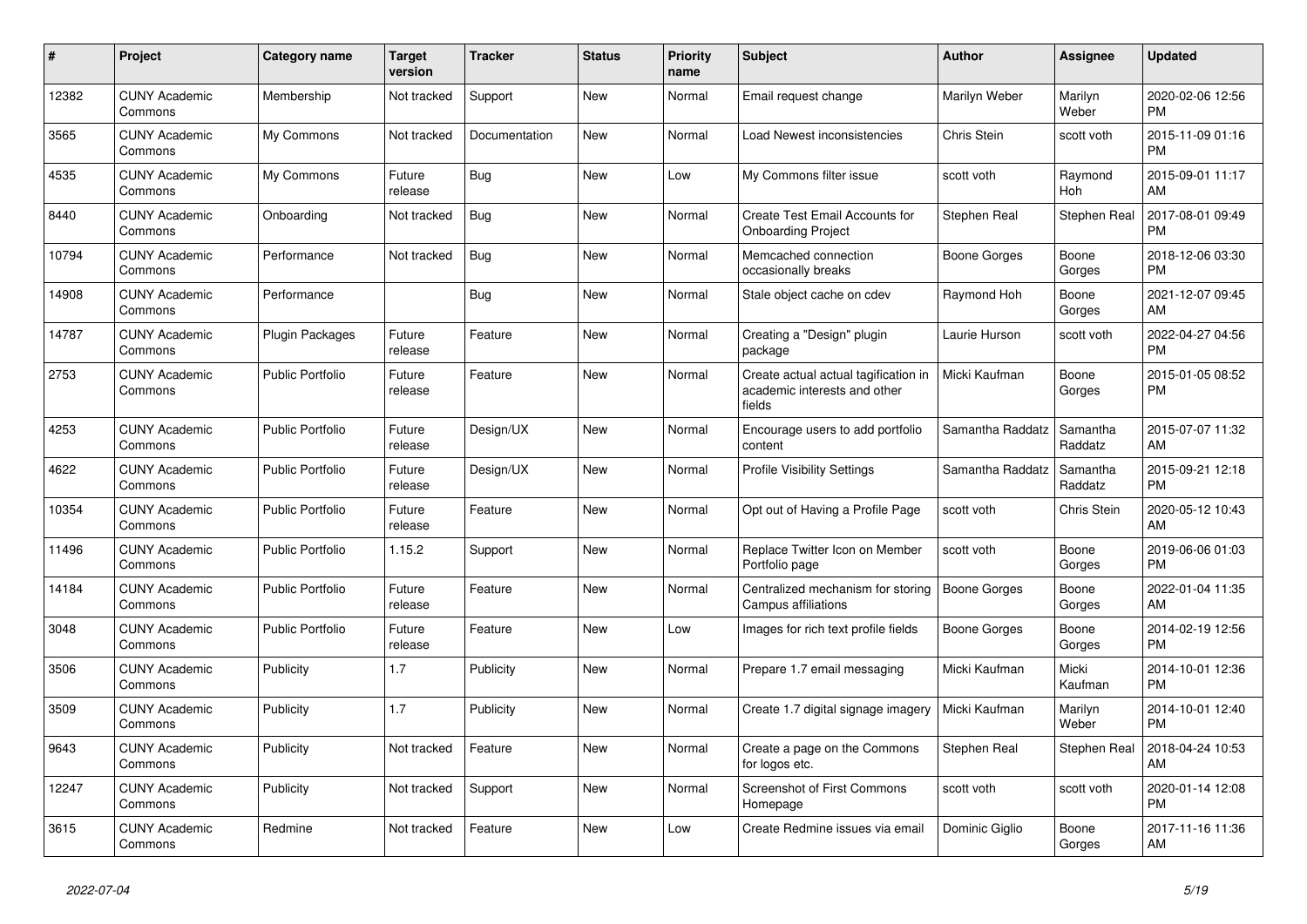| $\pmb{\#}$ | <b>Project</b>                  | <b>Category name</b>     | <b>Target</b><br>version | <b>Tracker</b> | <b>Status</b> | <b>Priority</b><br>name | <b>Subject</b>                                                              | <b>Author</b>           | Assignee              | <b>Updated</b>                |
|------------|---------------------------------|--------------------------|--------------------------|----------------|---------------|-------------------------|-----------------------------------------------------------------------------|-------------------------|-----------------------|-------------------------------|
| 308        | <b>CUNY Academic</b><br>Commons | Registration             | Future<br>release        | Feature        | New           | Normal                  | Group recommendations for<br>signup process                                 | Boone Gorges            | Samantha<br>Raddatz   | 2015-11-09 05:07<br><b>PM</b> |
| 11860      | <b>CUNY Academic</b><br>Commons | Registration             | Future<br>release        | Feature        | New           | Normal                  | <b>Ensure Students Are Aware They</b><br>Can Use Aliases At Registration    | scott voth              |                       | 2019-09-24 08:46<br>AM        |
| 13430      | <b>CUNY Academic</b><br>Commons | Reply By Email           | Not tracked              | <b>Bug</b>     | New           | Normal                  | Delay in RBE                                                                | Luke Waltzer            | Raymond<br>Hoh        | 2020-10-13 11:16<br>AM        |
| 16177      | <b>CUNY Academic</b><br>Commons | Reply By Email           |                          | <b>Bug</b>     | <b>New</b>    | Normal                  | Switch to Inbound mode for RBE                                              | Raymond Hoh             | Raymond<br>Hoh        | 2022-05-30 04:32<br><b>PM</b> |
| 9729       | <b>CUNY Academic</b><br>Commons | <b>SEO</b>               | Not tracked              | Support        | New           | Normal                  | 503 Errors showing on<br>newlaborforum.cuny.edu                             | Diane Krauthamer        | Raymond<br>Hoh        | 2018-05-22 04:48<br><b>PM</b> |
| 13048      | <b>CUNY Academic</b><br>Commons | Shortcodes and<br>embeds | Future<br>release        | Feature        | New           | Normal                  | Jupyter Notebooks support                                                   | Boone Gorges            |                       | 2020-07-14 11:46<br>AM        |
| 13331      | <b>CUNY Academic</b><br>Commons | Site cloning             | Future<br>release        | Bug            | <b>New</b>    | Normal                  | Combine Site Template and Clone<br>operations                               | Boone Gorges            | Jeremy Felt           | 2021-11-19 12:39<br><b>PM</b> |
| 5182       | <b>CUNY Academic</b><br>Commons | Social Paper             | Future<br>release        | Design/UX      | <b>New</b>    | Normal                  | "Publishing" a private paper on<br>social paper?                            | Raffi<br>Khatchadourian | Boone<br>Gorges       | 2016-10-13 04:12<br><b>PM</b> |
| 5183       | <b>CUNY Academic</b><br>Commons | Social Paper             | Future<br>release        | Design/UX      | New           | Normal                  | Creating a new paper when<br>viewing an existing paper                      | Raffi<br>Khatchadourian | Samantha<br>Raddatz   | 2016-02-02 12:09<br><b>PM</b> |
| 5199       | <b>CUNY Academic</b><br>Commons | Social Paper             | Future<br>release        | Feature        | New           | Normal                  | add tables to the SP editor                                                 | Marilyn Weber           |                       | 2016-10-24 11:27<br>AM        |
| 5205       | <b>CUNY Academic</b><br>Commons | Social Paper             | Future<br>release        | Feature        | <b>New</b>    | Normal                  | Social Paper folders                                                        | Marilyn Weber           |                       | 2016-02-11 10:24<br><b>PM</b> |
| 5282       | <b>CUNY Academic</b><br>Commons | Social Paper             | Future<br>release        | <b>Bug</b>     | <b>New</b>    | Normal                  | Replying via email directs to paper<br>but not individual comment.          | Marilyn Weber           | Raymond<br><b>Hoh</b> | 2016-03-02 01:48<br><b>PM</b> |
| 5397       | <b>CUNY Academic</b><br>Commons | Social Paper             | Future<br>release        | Feature        | New           | Normal                  | frustrating to have to<br>enable/disable in SP                              | Marilyn Weber           | Samantha<br>Raddatz   | 2016-04-20 03:39<br><b>PM</b> |
| 5488       | <b>CUNY Academic</b><br>Commons | Social Paper             | Future<br>release        | Bug            | New           | Normal                  | Add a "last edited by" field to<br>Social Paper group directories           | Boone Gorges            |                       | 2016-04-21 10:05<br><b>PM</b> |
| 5489       | <b>CUNY Academic</b><br>Commons | Social Paper             | Future<br>release        | Feature        | <b>New</b>    | Normal                  | Asc/desc sorting for Social Paper<br>directories                            | <b>Boone Gorges</b>     |                       | 2016-04-21 10:06<br><b>PM</b> |
| 7663       | <b>CUNY Academic</b><br>Commons | Social Paper             | Future<br>release        | Bug            | <b>New</b>    | Normal                  | Social Paper notifications not<br>formatted correctly on secondary<br>sites | Boone Gorges            | Boone<br>Gorges       | 2018-04-16 03:52<br><b>PM</b> |
| 7981       | <b>CUNY Academic</b><br>Commons | Social Paper             | Future<br>release        | Bug            | <b>New</b>    | Normal                  | Social Paper comments should<br>not go to spam                              | Luke Waltzer            | Boone<br>Gorges       | 2018-04-16 03:52<br><b>PM</b> |
| 5050       | <b>CUNY Academic</b><br>Commons | Social Paper             | Future<br>release        | Feature        | New           | Low                     | Making comments visible in SP<br>editing mode (SP suggestion #1)            | Marilyn Weber           | Samantha<br>Raddatz   | 2019-09-17 11:10<br><b>PM</b> |
| 5052       | <b>CUNY Academic</b><br>Commons | Social Paper             | Future<br>release        | Feature        | <b>New</b>    | Low                     | Sentence by sentence or line by<br>line comments (SP suggestion #3)         | Marilyn Weber           | Boone<br>Gorges       | 2016-02-11 10:24<br><b>PM</b> |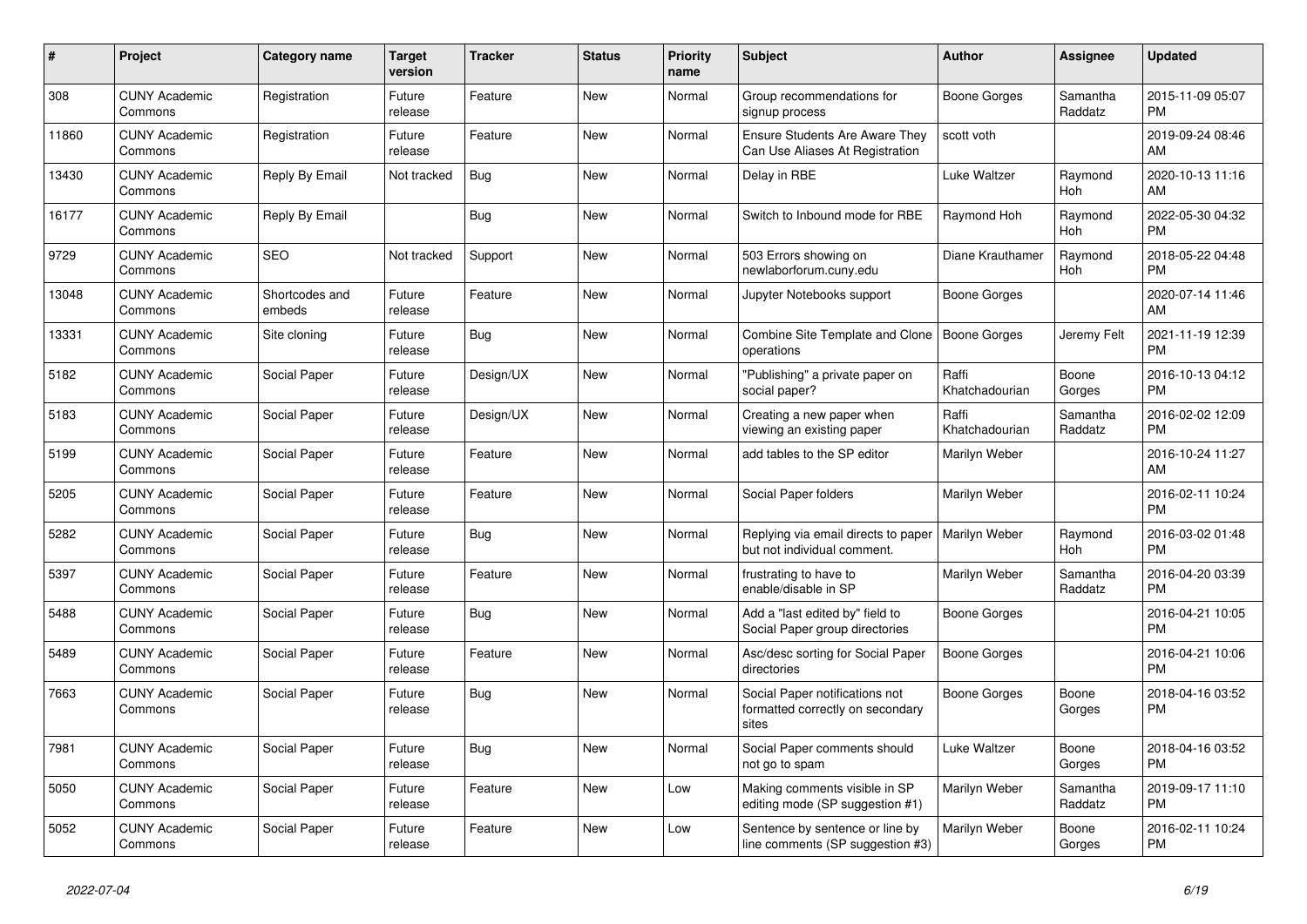| #     | Project                         | <b>Category name</b>     | <b>Target</b><br>version | <b>Tracker</b> | <b>Status</b> | <b>Priority</b><br>name | Subject                                                                                                                                               | <b>Author</b>       | <b>Assignee</b>     | <b>Updated</b>                |
|-------|---------------------------------|--------------------------|--------------------------|----------------|---------------|-------------------------|-------------------------------------------------------------------------------------------------------------------------------------------------------|---------------------|---------------------|-------------------------------|
| 5053  | <b>CUNY Academic</b><br>Commons | Social Paper             | Future<br>release        | Feature        | New           | Low                     | Scrollable menu to add readers<br>(SP suggestion #4)                                                                                                  | Marilyn Weber       | Samantha<br>Raddatz | 2016-04-21 05:21<br><b>PM</b> |
| 5058  | <b>CUNY Academic</b><br>Commons | Social Paper             | Future<br>release        | Feature        | New           | Low                     | Can there be a clearer signal that<br>even when comments have<br>already been made you add<br>comments by clicking on the side?<br>(SP suggestion #5) | Marilyn Weber       | Samantha<br>Raddatz | 2016-02-11 10:24<br><b>PM</b> |
| 4222  | <b>CUNY Academic</b><br>Commons | User Experience          | Future<br>release        | Design/UX      | New           | Normal                  | Add information to 'Delete<br>Account' page                                                                                                           | Samantha Raddatz    | scott voth          | 2015-06-26 11:35<br>AM        |
| 3657  | <b>CUNY Academic</b><br>Commons | WordPress (misc)         | Not tracked              | Feature        | <b>New</b>    | Normal                  | Create alert for GC email<br>addresses                                                                                                                | Matt Gold           | Matt Gold           | 2016-04-14 11:29<br><b>PM</b> |
| 6332  | <b>CUNY Academic</b><br>Commons | WordPress (misc)         | Future<br>release        | Feature        | New           | Normal                  | Allow uploaded files to be marked<br>as private in an ad hoc way                                                                                      | <b>Boone Gorges</b> |                     | 2016-10-17 11:41<br><b>PM</b> |
| 6755  | <b>CUNY Academic</b><br>Commons | WordPress (misc)         | Future<br>release        | Bug            | New           | Normal                  | Cannot Deactivate Plugin                                                                                                                              | Laura Kane          |                     | 2016-11-16 01:12<br><b>PM</b> |
| 9346  | <b>CUNY Academic</b><br>Commons | WordPress (misc)         | Not tracked              | Bug            | New           | Normal                  | Clone cetls.bmcc.cuny.edu for<br>development                                                                                                          | Owen Roberts        | Raymond<br>Hoh      | 2018-03-06 05:35<br><b>PM</b> |
| 11024 | <b>CUNY Academic</b><br>Commons | WordPress (misc)         | Future<br>release        | <b>Bug</b>     | New           | Normal                  | Subsites should not show "you<br>should update your .htaccess<br>now" notice after permalink setting<br>save                                          | Boone Gorges        |                     | 2019-01-28 01:35<br><b>PM</b> |
| 11624 | <b>CUNY Academic</b><br>Commons | WordPress (misc)         | Not tracked              | Support        | New           | Normal                  | Change pages into posts or swap<br>database for a Commons site?                                                                                       | Stephen Klein       | Raymond<br>Hoh      | 2019-07-09 11:04<br>AM        |
| 11843 | <b>CUNY Academic</b><br>Commons | WordPress (misc)         | Future<br>release        | Design/UX      | New           | Normal                  | Tweaking the Gutenberg Editor<br>Interface                                                                                                            | Laurie Hurson       |                     | 2022-04-26 12:00<br><b>PM</b> |
| 13835 | <b>CUNY Academic</b><br>Commons | WordPress (misc)         | Future<br>release        | Feature        | New           | Normal                  | Allow OneSearch widget to have<br>'CUNY' as campus                                                                                                    | Boone Gorges        | Boone<br>Gorges     | 2021-11-19 12:39<br><b>PM</b> |
| 15767 | <b>CUNY Academic</b><br>Commons | WordPress (misc)         |                          | Support        | New           | Normal                  | Site loading slowly                                                                                                                                   | scott voth          | Boone<br>Gorges     | 2022-04-04 08:56<br>PM.       |
| 16255 | <b>CUNY Academic</b><br>Commons | WordPress (misc)         |                          | Bug            | New           | Normal                  | Need to define 'MULTISITE'<br>constant in wp-config.php                                                                                               | Raymond Hoh         |                     | 2022-06-19 09:31<br>AM.       |
| 364   | <b>CUNY Academic</b><br>Commons | <b>WordPress Plugins</b> | Future<br>release        | Feature        | New           | Normal                  | <b>Bulletin Board</b>                                                                                                                                 | <b>Matt Gold</b>    |                     | 2015-01-05 08:50<br><b>PM</b> |
| 3691  | <b>CUNY Academic</b><br>Commons | <b>WordPress Plugins</b> | Future<br>release        | Bug            | New           | Normal                  | <b>WPMU Domain Mapping</b><br>Debugging on cdev                                                                                                       | Raymond Hoh         | Matt Gold           | 2014-12-12 09:04<br>AM        |
| 9926  | <b>CUNY Academic</b><br>Commons | <b>WordPress Plugins</b> | Future<br>release        | Bug            | New           | Normal                  | twitter-mentions-as-comments<br>cron jobs can run long                                                                                                | Boone Gorges        | Boone<br>Gorges     | 2018-10-24 12:34<br><b>PM</b> |
| 11545 | <b>CUNY Academic</b><br>Commons | <b>WordPress Plugins</b> | Not tracked              | Support        | New           | Normal                  | Twitter searches in WordPress                                                                                                                         | Gina Cherry         | Matt Gold           | 2019-09-23 01:03<br><b>PM</b> |
| 12573 | <b>CUNY Academic</b><br>Commons | <b>WordPress Plugins</b> | Future<br>release        | <b>Bug</b>     | New           | Normal                  | CommentPress Core Issues                                                                                                                              | scott voth          |                     | 2020-03-24 04:32<br><b>PM</b> |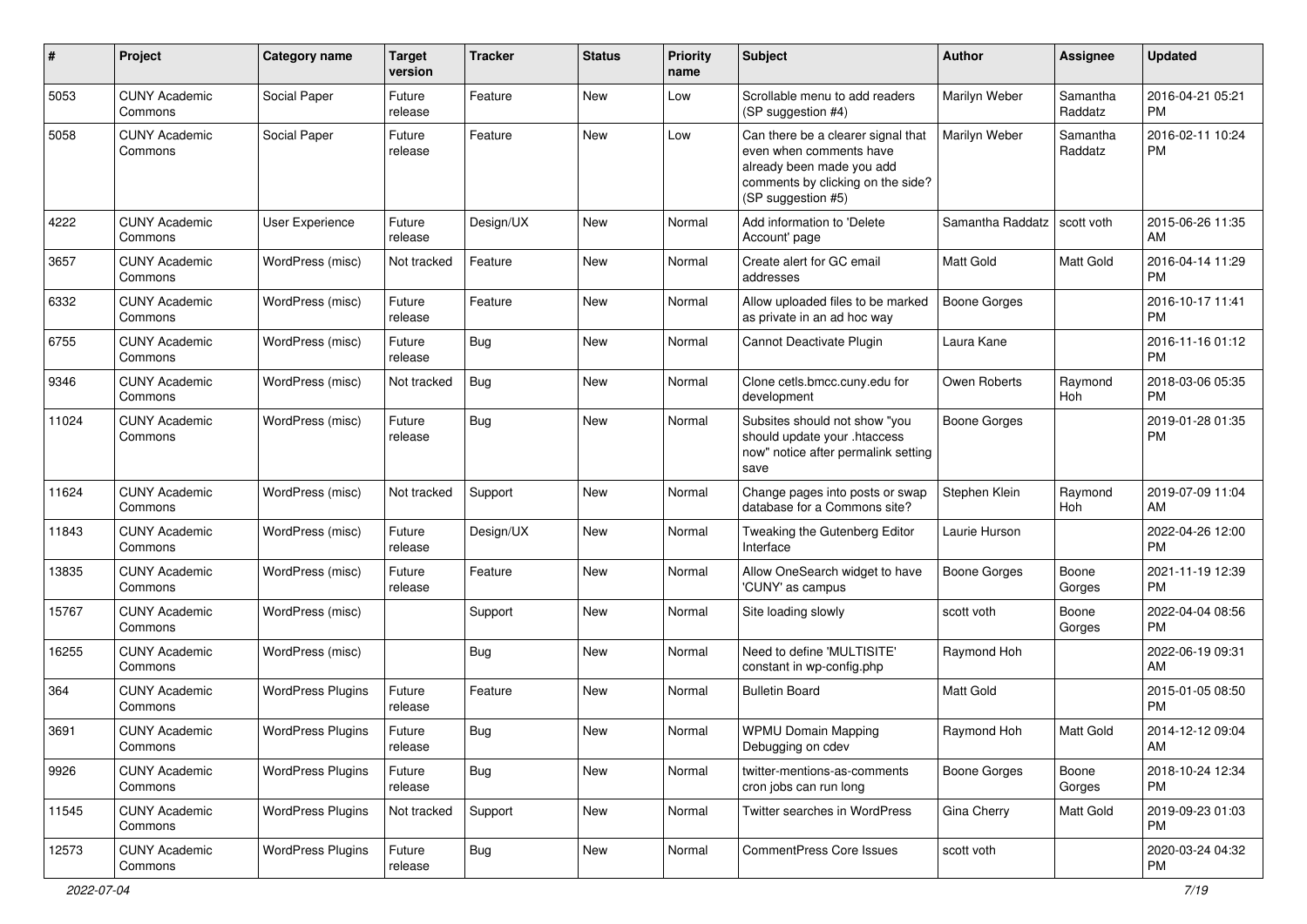| $\pmb{\#}$ | <b>Project</b>                        | <b>Category name</b>     | <b>Target</b><br>version | <b>Tracker</b> | <b>Status</b> | <b>Priority</b><br>name | <b>Subject</b>                                                                        | <b>Author</b>           | Assignee            | <b>Updated</b>                |
|------------|---------------------------------------|--------------------------|--------------------------|----------------|---------------|-------------------------|---------------------------------------------------------------------------------------|-------------------------|---------------------|-------------------------------|
| 14987      | <b>CUNY Academic</b><br>Commons       | <b>WordPress Plugins</b> | Future<br>release        | <b>Bug</b>     | New           | Normal                  | Elementor update causes<br>database freeze-up                                         | Boone Gorges            | Boone<br>Gorges     | 2021-11-29 12:02<br><b>PM</b> |
| 16314      | <b>CUNY Academic</b><br>Commons       | <b>WordPress Plugins</b> |                          | Feature        | New           | Normal                  | Install Multicollab plug-in?                                                          | Raffi<br>Khatchadourian |                     | 2022-06-29 03:44<br><b>PM</b> |
| 16319      | <b>CUNY Academic</b><br>Commons       | <b>WordPress Plugins</b> | 2.0.3                    | Bug            | <b>New</b>    | Normal                  | <b>Request for Events Calendar Pro</b><br>5.14.2 update                               | Raymond Hoh             | Raymond<br>Hoh      | 2022-07-01 04:16<br><b>PM</b> |
| 8498       | <b>CUNY Academic</b><br>Commons       | <b>WordPress Plugins</b> | Future<br>release        | Feature        | <b>New</b>    | Low                     | <b>Gravity Forms Email Users</b>                                                      | Raffi<br>Khatchadourian | Matt Gold           | 2017-10-13 12:58<br><b>PM</b> |
| 8211       | <b>CUNY Academic</b><br>Commons       | <b>WordPress Themes</b>  | Future<br>release        | Feature        | New           | Normal                  | Theme Suggestions: Material<br>Design-Inspired Themes                                 | Margaret Galvan         | Margaret<br>Galvan  | 2017-08-07 02:48<br><b>PM</b> |
| 14911      | <b>CUNY Academic</b><br>Commons       | <b>WordPress Themes</b>  | Not tracked              | Support        | New           | Normal                  | Twentytwentyone theme                                                                 | Marilyn Weber           |                     | 2021-10-28 10:37<br>AM        |
| 2612       | <b>CUNY Academic</b><br>Commons       |                          | Not tracked              | Publicity      | Assigned      | Normal                  | Pinterest site for the Commons                                                        | local admin             | Sarah<br>Morgano    | 2016-03-04 11:19<br>AM        |
| 4235       | <b>CUNY Academic</b><br>Commons       |                          | Not tracked              | Design/UX      | Assigned      | Normal                  | Explore user experience around<br>comments on forum topics vs docs                    | Matt Gold               | Samantha<br>Raddatz | 2015-07-21 10:23<br>AM        |
| 7828       | <b>CUNY Academic</b><br>Commons       |                          | Not tracked              | Feature        | Assigned      | Normal                  | Theme Assessment 2017                                                                 | Margaret Galvan         | Margaret<br>Galvan  | 2017-05-02 10:41<br><b>PM</b> |
| 8837       | <b>CUNY Academic</b><br>Commons       |                          | Not tracked              | Feature        | Assigned      | Normal                  | Create a form to request info from<br>people requesting premium<br>themes and plugins | <b>Matt Gold</b>        | Marilyn<br>Weber    | 2017-11-14 03:35<br><b>PM</b> |
| 10368      | <b>CUNY Academic</b><br>Commons       |                          | Future<br>release        | Feature        | Assigned      | Normal                  | Use ORCID data to populate<br>academic profile page                                   | Stephen Francoeur       | Boone<br>Gorges     | 2018-09-25 01:53<br><b>PM</b> |
| 11517      | <b>CUNY Academic</b><br>Commons       |                          | Not tracked              | Feature        | Assigned      | Normal                  | wp-accessibility plugin should not<br>strip 'target=" blank" by default               | <b>Boone Gorges</b>     | Laurie Hurson       | 2019-09-24 09:57<br>AM        |
| 11519      | <b>CUNY Academic</b><br>Commons       |                          | Not tracked              | Support        | Assigned      | Normal                  | comment option not appearing                                                          | Marilyn Weber           |                     | 2019-09-24 10:28<br>AM        |
| 12436      | <b>CUNY Academic</b><br>Commons       |                          | Not tracked              | Bug            | Assigned      | Normal                  | Nightly system downtime                                                               | Boone Gorges            |                     | 2020-08-01 09:30<br>AM        |
| 2571       | <b>NYCDH Community</b><br><b>Site</b> |                          |                          | Feature        | Assigned      | Normal                  | Add Google custom search box to<br>homepage                                           | Mark Newton             | Raymond<br>Hoh      | 2013-05-18 07:49<br><b>PM</b> |
| 2574       | <b>NYCDH Community</b><br>Site        |                          |                          | Feature        | Assigned      | Normal                  | Add Way to Upload Files to<br>Groups                                                  | <b>Mark Newton</b>      | Raymond<br>Hoh      | 2013-05-18 07:46<br><b>PM</b> |
| 8992       | <b>NYCDH Community</b><br><b>Site</b> |                          |                          | Bug            | Assigned      | Normal                  | Multiple RBE error reports                                                            | Matt Gold               | Raymond<br>Hoh      | 2017-12-11 05:43<br><b>PM</b> |
| 2577       | <b>NYCDH Community</b><br>Site        |                          |                          | Feature        | Assigned      | Low                     | Investigate Potential to Add Links<br>to the Forum                                    | <b>Mark Newton</b>      | Alex Gil            | 2013-05-16 09:40<br><b>PM</b> |
| 2618       | <b>NYCDH Community</b><br>Site        |                          |                          | Bug            | Assigned      | Low                     | Mark blogs as spam when created<br>by users marked as spam                            | <b>Matt Gold</b>        | Boone<br>Gorges     | 2013-06-09 11:38<br><b>PM</b> |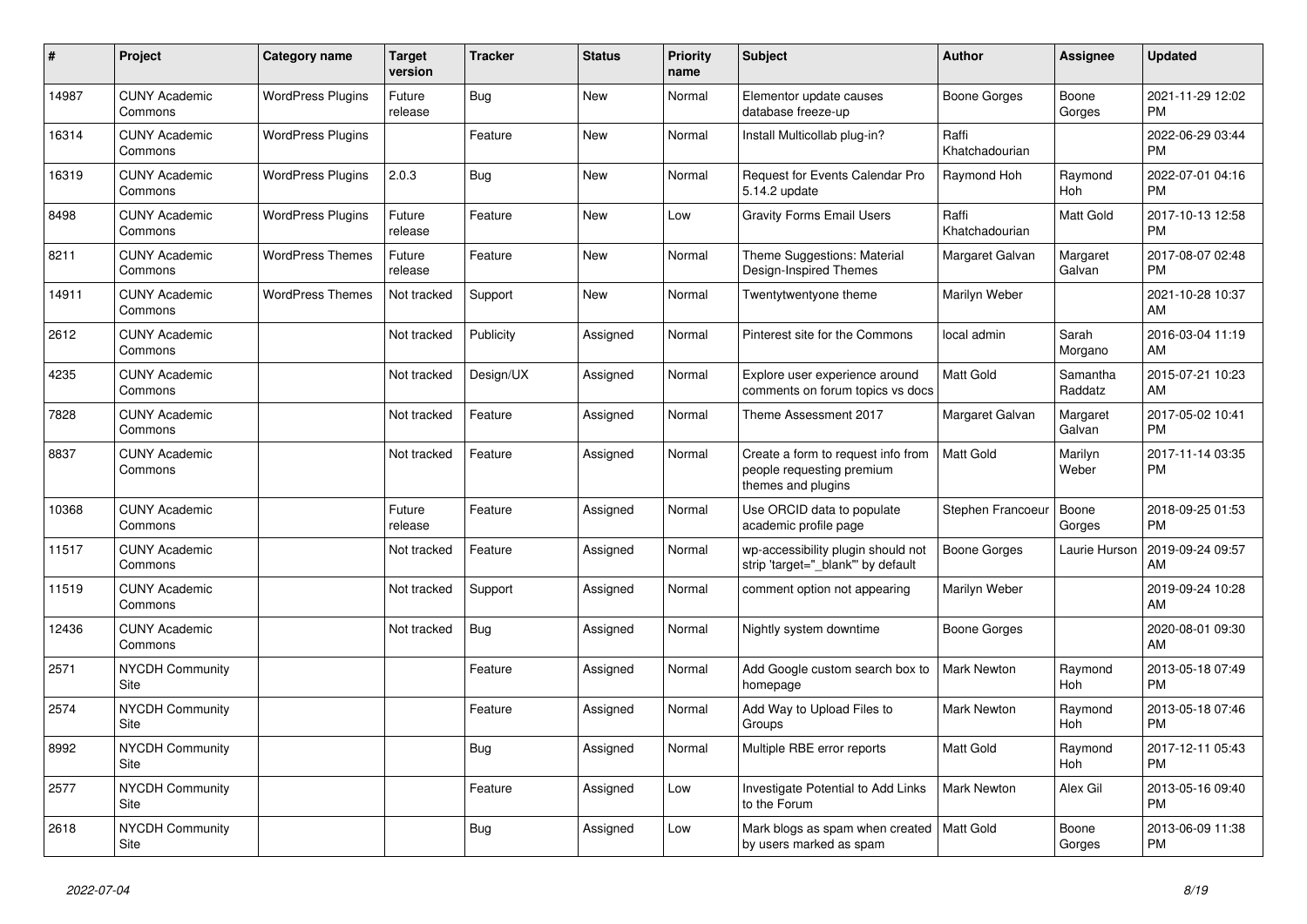| #    | Project                         | <b>Category name</b>      | <b>Target</b><br>version | <b>Tracker</b> | <b>Status</b> | <b>Priority</b><br>name | <b>Subject</b>                                                       | <b>Author</b>      | Assignee            | <b>Updated</b>                |
|------|---------------------------------|---------------------------|--------------------------|----------------|---------------|-------------------------|----------------------------------------------------------------------|--------------------|---------------------|-------------------------------|
| 2666 | <b>CUNY Academic</b><br>Commons | About page                | Not tracked              | Documentation  | Assigned      | Normal                  | <b>Update About Text</b>                                             | Chris Stein        | Luke Waltzer        | 2016-03-04 11:19<br>AM        |
| 8900 | <b>CUNY Academic</b><br>Commons | Accessibility             | Future<br>release        | Feature        | Assigned      | Normal                  | Look into tools to enforce<br>accessibility in WP environment        | Matt Gold          | Boone<br>Gorges     | 2022-04-26 11:59<br>AM        |
| 8901 | <b>CUNY Academic</b><br>Commons | Accessibility             | Future<br>release        | Feature        | Assigned      | Normal                  | Theme analysis for accessibility                                     | Matt Gold          | Boone<br>Gorges     | 2022-04-26 11:59<br>AM        |
| 1460 | <b>CUNY Academic</b><br>Commons | Analytics                 | Future<br>release        | Feature        | Assigned      | Normal                  | <b>Update System Report</b>                                          | <b>Brian Foote</b> | Boone<br>Gorges     | 2015-11-09 06:13<br><b>PM</b> |
| 4070 | <b>CUNY Academic</b><br>Commons | Analytics                 | Not tracked              | Support        | Assigned      | Normal                  | Request for JITP site analytics                                      | Matt Gold          | Seth Persons        | 2016-02-23 03:09<br><b>PM</b> |
| 5581 | <b>CUNY Academic</b><br>Commons | Analytics                 | Future<br>release        | Feature        | Assigned      | Normal                  | <b>Explore alternatives to Google</b><br>Analytics                   | Matt Gold          | Valerie<br>Townsend | 2020-04-17 03:12<br><b>PM</b> |
| 5691 | <b>CUNY Academic</b><br>Commons | <b>Blogs (BuddyPress)</b> | Future<br>release        | Bug            | Assigned      | High                    | Differing numbers on Sites display                                   | <b>Matt Gold</b>   | Raymond<br>Hoh      | 2016-06-13 01:37<br><b>PM</b> |
| 8836 | <b>CUNY Academic</b><br>Commons | Blogs (BuddyPress)        | Future<br>release        | Feature        | Assigned      | Normal                  | Redesign site launch process                                         | <b>Matt Gold</b>   | Boone<br>Gorges     | 2019-10-03 02:49<br><b>PM</b> |
| 377  | <b>CUNY Academic</b><br>Commons | BuddyPress (misc)         | Future<br>release        | Feature        | Assigned      | Normal                  | Like buttons                                                         | Matt Gold          | Boone<br>Gorges     | 2010-11-16 05:13<br><b>PM</b> |
| 435  | <b>CUNY Academic</b><br>Commons | BuddyPress (misc)         | Future<br>release        | Feature        | Assigned      | Normal                  | Include Avatar Images in Forum<br><b>Post Notification Emails</b>    | Matt Gold          | Boone<br>Gorges     | 2010-12-08 12:40<br><b>PM</b> |
| 500  | <b>CUNY Academic</b><br>Commons | BuddyPress (misc)         | Future<br>release        | Feature        | Assigned      | Normal                  | <b>Export Group Data</b>                                             | <b>Matt Gold</b>   | Boone<br>Gorges     | 2010-12-19 12:09<br><b>PM</b> |
| 554  | <b>CUNY Academic</b><br>Commons | BuddyPress (misc)         | Future<br>release        | Feature        | Assigned      | Normal                  | Add Trackback notifications to<br>site-wide activity feed            | Matt Gold          | Boone<br>Gorges     | 2015-11-09 06:19<br><b>PM</b> |
| 599  | <b>CUNY Academic</b><br>Commons | BuddyPress (misc)         | Future<br>release        | Feature        | Assigned      | Normal                  | Consider adding rating plugins for<br><b>BuddyPress/BBPress</b>      | Matt Gold          | Boone<br>Gorges     | 2011-08-22 06:50<br><b>PM</b> |
| 635  | <b>CUNY Academic</b><br>Commons | BuddyPress (misc)         | Future<br>release        | Feature        | Assigned      | Normal                  | Big Blue Button -<br>Videoconferencing in Groups and<br><b>Blogs</b> | <b>Matt Gold</b>   | Boone<br>Gorges     | 2011-03-14 03:24<br><b>PM</b> |
| 58   | <b>CUNY Academic</b><br>Commons | <b>BuddyPress (misc)</b>  | Future<br>release        | Feature        | Assigned      | Low                     | Make member search sortable by<br>last name                          | Roberta Brody      | Boone<br>Gorges     | 2010-08-26 02:38<br><b>PM</b> |
| 310  | <b>CUNY Academic</b><br>Commons | BuddyPress (misc)         | Future<br>release        | Feature        | Assigned      | Low                     | <b>Friend Request Email</b>                                          | Matt Gold          | Samantha<br>Raddatz | 2015-11-09 05:08<br><b>PM</b> |
| 1423 | <b>CUNY Academic</b><br>Commons | BuddyPress (misc)         | Future<br>release        | Feature        | Assigned      | Low                     | Show an avatar for pingback<br>comment activity items                | Boone Gorges       | Tahir Butt          | 2016-10-24 12:03<br><b>PM</b> |
| 2325 | <b>CUNY Academic</b><br>Commons | BuddyPress (misc)         | Future<br>release        | Feature        | Assigned      | Low                     | Profile should have separate fields<br>for first/last names          | local admin        | Boone<br>Gorges     | 2015-11-09 06:09<br><b>PM</b> |
| 618  | <b>CUNY Academic</b><br>Commons | <b>BuddyPress Docs</b>    | Future<br>release        | Feature        | Assigned      | Normal                  | <b>BuddyPress Docs: export formats</b>                               | Boone Gorges       | Boone<br>Gorges     | 2015-11-09 05:38<br><b>PM</b> |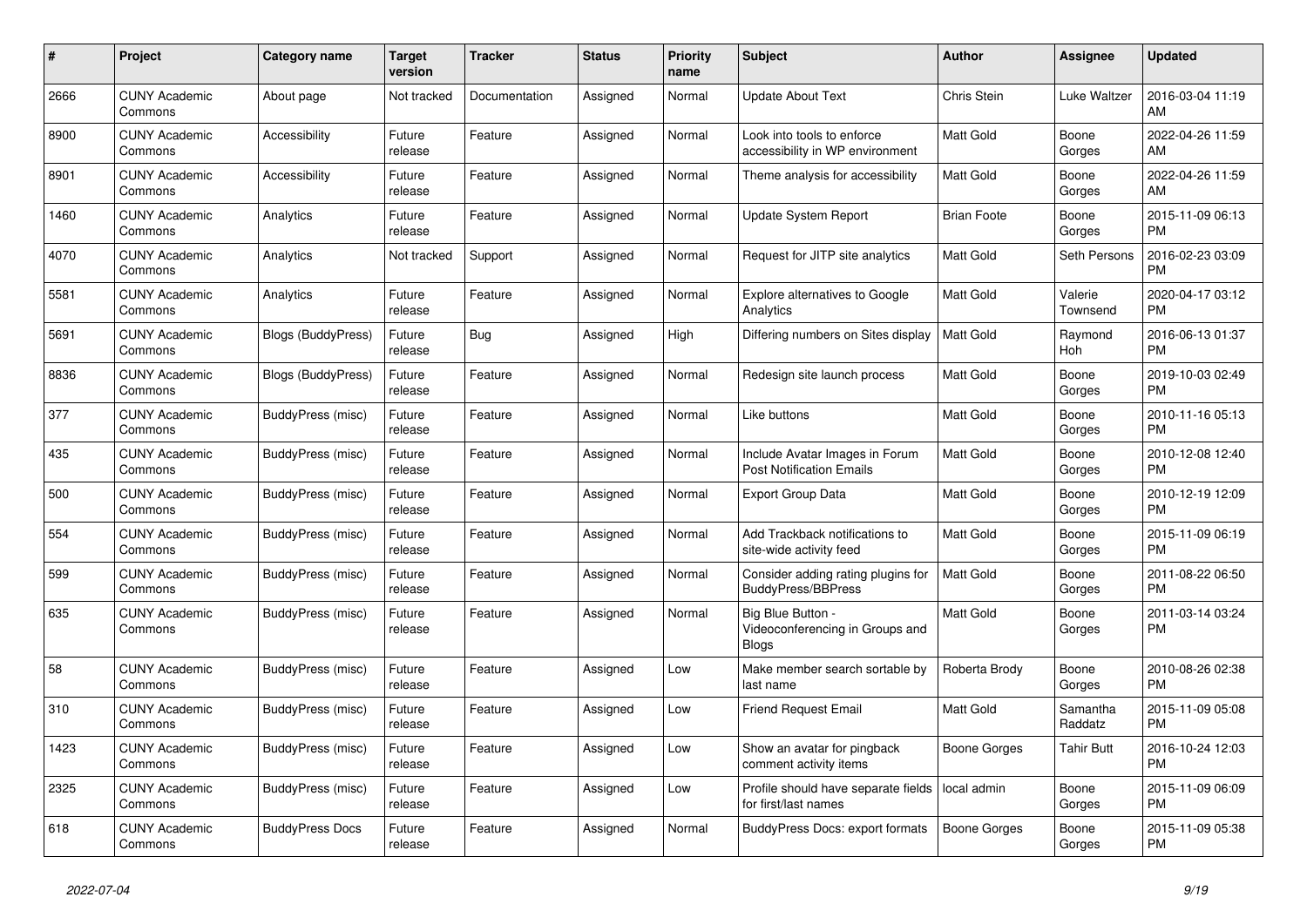| #     | Project                         | <b>Category name</b>       | <b>Target</b><br>version | <b>Tracker</b> | <b>Status</b> | Priority<br>name | <b>Subject</b>                                                                | <b>Author</b>       | <b>Assignee</b>      | <b>Updated</b>                |
|-------|---------------------------------|----------------------------|--------------------------|----------------|---------------|------------------|-------------------------------------------------------------------------------|---------------------|----------------------|-------------------------------|
| 1422  | <b>CUNY Academic</b><br>Commons | <b>BuddyPress Docs</b>     | Future<br>release        | Feature        | Assigned      | Normal           | Make "created Doc" activity icons<br>non-mini                                 | Boone Gorges        | Boone<br>Gorges      | 2015-11-09 05:48<br>PM.       |
| 1744  | <b>CUNY Academic</b><br>Commons | <b>BuddyPress Docs</b>     | Future<br>release        | Feature        | Assigned      | Normal           | Spreadsheet-style Docs                                                        | <b>Boone Gorges</b> | Boone<br>Gorges      | 2015-11-09 06:13<br><b>PM</b> |
| 2523  | <b>CUNY Academic</b><br>Commons | <b>BuddyPress Docs</b>     | Future<br>release        | Feature        | Assigned      | Normal           | Allow Users to Upload Images to<br><b>BP</b> Docs                             | Matt Gold           | Boone<br>Gorges      | 2015-11-09 06:14<br><b>PM</b> |
| 519   | <b>CUNY Academic</b><br>Commons | <b>BuddyPress Docs</b>     | Future<br>release        | Feature        | Assigned      | Low              | TOC for individual docs - for new<br>BP "wiki-like" plugin                    | scott voth          | Boone<br>Gorges      | 2015-11-09 05:54<br><b>PM</b> |
| 1417  | <b>CUNY Academic</b><br>Commons | <b>BuddyPress Docs</b>     | Future<br>release        | Feature        | Assigned      | Low              | Bulk actions for BuddyPress Docs                                              | Boone Gorges        | Boone<br>Gorges      | 2016-10-17 10:41<br><b>PM</b> |
| 4027  | <b>CUNY Academic</b><br>Commons | Commons In A Box           | Not tracked              | Design/UX      | Assigned      | Normal           | Usability review of CBOX update<br>procedures                                 | <b>Matt Gold</b>    | Samantha<br>Raddatz  | 2015-05-11 06:36<br><b>PM</b> |
| 860   | <b>CUNY Academic</b><br>Commons | Design                     | Future<br>release        | Design/UX      | Assigned      | Normal           | <b>Standardize Button Treatment</b><br>Across the Commons                     | Chris Stein         | Chris Stein          | 2014-05-01 09:45<br>AM.       |
| 2754  | <b>CUNY Academic</b><br>Commons | Design                     | Future<br>release        | Feature        | Assigned      | Normal           | Determine strategy for CAC logo<br>handling in top header                     | Micki Kaufman       | Chris Stein          | 2015-01-05 08:53<br>PM.       |
| 8902  | <b>CUNY Academic</b><br>Commons | Design                     | Not tracked              | Feature        | Assigned      | Normal           | Report back on research on<br><b>BuddyPress themes</b>                        | <b>Matt Gold</b>    | <b>Michael Smith</b> | 2017-11-10 12:31<br><b>PM</b> |
| 3524  | <b>CUNY Academic</b><br>Commons | Documentation              | Not tracked              | Documentation  | Assigned      | Normal           | Post describing all you can do<br>when starting up a new blog/group           | Matt Gold           | scott voth           | 2014-10-04 12:56<br><b>PM</b> |
| 1165  | <b>CUNY Academic</b><br>Commons | <b>Email Invitations</b>   | Future<br>release        | Feature        | Assigned      | Low              | Allow saved lists of invitees under<br>Send Invites                           | Boone Gorges        | Boone<br>Gorges      | 2015-11-09 06:03<br><b>PM</b> |
| 15604 | <b>CUNY Academic</b><br>Commons | <b>Email Notifications</b> | Future<br>release        | Feature        | Assigned      | Normal           | Restructure Commons Group<br>Digest Email Messages                            | <b>Matt Gold</b>    | Boone<br>Gorges      | 2022-05-26 10:45<br>AM        |
| 333   | <b>CUNY Academic</b><br>Commons | <b>Email Notifications</b> | Future<br>release        | Feature        | Assigned      | Low              | Delay Forum Notification Email<br>Delivery Until After Editing Period<br>Ends | <b>Matt Gold</b>    | Raymond<br>Hoh       | 2015-11-09 06:01<br><b>PM</b> |
| 3475  | <b>CUNY Academic</b><br>Commons | Events                     | Future<br>release        | Feature        | Assigned      | Normal           | Request to add plugin to<br>streamline room<br>booking/appointment booking    | Naomi Barrettara    | Boone<br>Gorges      | 2014-12-01 05:14<br><b>PM</b> |
| 4053  | <b>CUNY Academic</b><br>Commons | Events                     | Future<br>release        | Feature        | Assigned      | Normal           | Create new tab for past events                                                | <b>Matt Gold</b>    | Boone<br>Gorges      | 2015-05-12 02:10<br>PM.       |
| 4238  | <b>CUNY Academic</b><br>Commons | Events                     | Future<br>release        | Feature        | Assigned      | Normal           | Copy Events to Other Groups?                                                  | Matt Gold           | Boone<br>Gorges      | 2015-07-02 10:08<br>AM        |
| 4438  | <b>CUNY Academic</b><br>Commons | Events                     | Future<br>release        | Bug            | Assigned      | Normal           | Events Calendar - Export<br><b>Recurring Events</b>                           | scott voth          | Daniel Jones         | 2016-05-23 04:25<br><b>PM</b> |
| 4903  | <b>CUNY Academic</b><br>Commons | Events                     | Future<br>release        | Design/UX      | Assigned      | Normal           | Improving visual appearance of<br>event calendars                             | Matt Gold           | Boone<br>Gorges      | 2016-10-13 11:51<br>AM        |
| 5696  | <b>CUNY Academic</b><br>Commons | Events                     | Future<br>release        | Feature        | Assigned      | Normal           | Events Calendar - display options<br>/ calendar aggregation                   | Matt Gold           | Boone<br>Gorges      | 2016-10-13 11:44<br>AM        |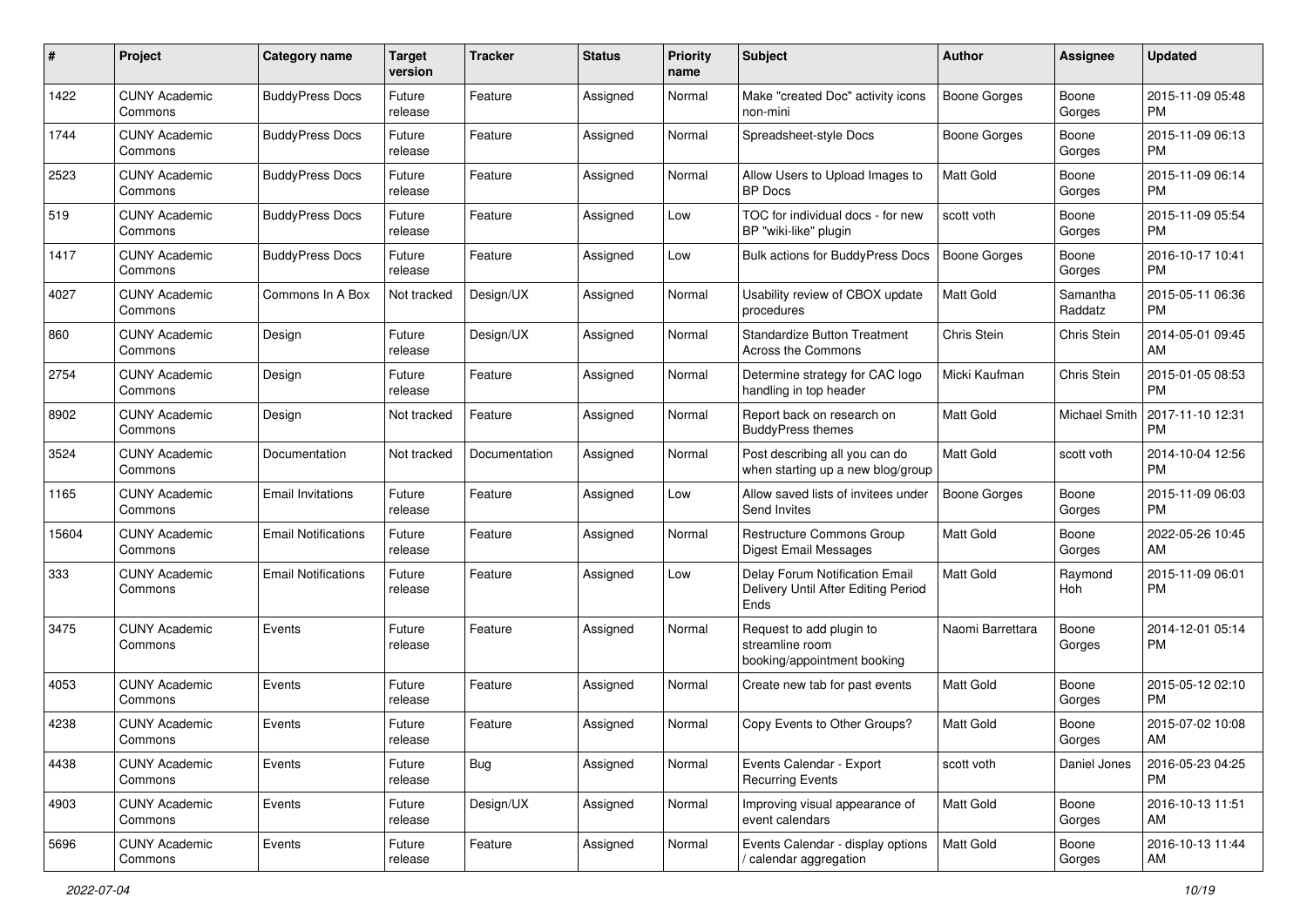| $\#$  | Project                         | <b>Category name</b> | Target<br>version | <b>Tracker</b> | <b>Status</b> | Priority<br>name | <b>Subject</b>                                                               | <b>Author</b>            | Assignee            | <b>Updated</b>                |
|-------|---------------------------------|----------------------|-------------------|----------------|---------------|------------------|------------------------------------------------------------------------------|--------------------------|---------------------|-------------------------------|
| 5016  | <b>CUNY Academic</b><br>Commons | Events               | Future<br>release | Feature        | Assigned      | Low              | Allow comments to be posted on<br>events                                     | <b>Matt Gold</b>         | Raymond<br>Hoh      | 2019-03-01 02:23<br><b>PM</b> |
| 653   | <b>CUNY Academic</b><br>Commons | Group Blogs          | Future<br>release | Feature        | Assigned      | Normal           | Redesign Integration of Groups<br>and Blogs                                  | <b>Matt Gold</b>         | Samantha<br>Raddatz | 2015-11-09 05:40<br><b>PM</b> |
| 1192  | <b>CUNY Academic</b><br>Commons | <b>Group Files</b>   | Future<br>release | Feature        | Assigned      | Low              | When posting group files, allow<br>users to add a category without<br>saving | <b>Matt Gold</b>         | Raymond<br>Hoh      | 2015-11-09 05:53<br><b>PM</b> |
| 3080  | <b>CUNY Academic</b><br>Commons | <b>Group Files</b>   | Future<br>release | Feature        | Assigned      | Low              | Create a system to keep track of<br>file changes                             | <b>Matt Gold</b>         | Boone<br>Gorges     | 2014-02-26 10:04<br><b>PM</b> |
| 3354  | <b>CUNY Academic</b><br>Commons | <b>Group Files</b>   | Future<br>release | Feature        | Assigned      | Low              | Allow Group Download of Multiple<br><b>Selected Files</b>                    | Matt Gold                | Chris Stein         | 2014-08-01 08:50<br>AM        |
| 585   | <b>CUNY Academic</b><br>Commons | Group Forums         | Future<br>release | Feature        | Assigned      | Normal           | Merge Forum Topics                                                           | Sarah Morgano            | Boone<br>Gorges     | 2011-07-06 04:11<br><b>PM</b> |
| 3192  | <b>CUNY Academic</b><br>Commons | Group Forums         | Future<br>release | Feature        | Assigned      | Normal           | Customizable forum views for<br>bbPress 2.x group forums                     | Boone Gorges             | Raymond<br>Hoh      | 2015-11-09 12:47<br><b>PM</b> |
| 3193  | <b>CUNY Academic</b><br>Commons | Group Forums         | Future<br>release | Feature        | Assigned      | Normal           | bbPress 2.x dynamic roles and<br><b>RBE</b>                                  | Boone Gorges             | Boone<br>Gorges     | 2014-09-30 01:30<br><b>PM</b> |
| 4221  | <b>CUNY Academic</b><br>Commons | Group Forums         | Future<br>release | Design/UX      | Assigned      | Normal           | Add 'Number of Posts' display<br>option to Forum page                        | Samantha Raddatz         | Samantha<br>Raddatz | 2015-06-26 02:21<br><b>PM</b> |
| 5268  | <b>CUNY Academic</b><br>Commons | Group Forums         | Future<br>release | Bug            | Assigned      | Normal           | Long-time to post to multiple<br>groups                                      | Luke Waltzer             | Daniel Jones        | 2016-09-07 06:31<br><b>PM</b> |
| 9835  | <b>CUNY Academic</b><br>Commons | Group Forums         | Future<br>release | Bug            | Assigned      | Normal           | add a "like" function?                                                       | Marilyn Weber            | <b>Erik Trainer</b> | 2018-06-05 01:49<br><b>PM</b> |
| 10659 | <b>CUNY Academic</b><br>Commons | Group Forums         | Future<br>release | Feature        | Assigned      | Normal           | Post to multiple groups via email                                            | <b>Matt Gold</b>         | Raymond<br>Hoh      | 2018-11-15 12:54<br>AM        |
| 6392  | <b>CUNY Academic</b><br>Commons | Group Forums         | Future<br>release | Design/UX      | Assigned      | Low              | Composition/Preview Panes in<br>Forum Posts                                  | Luke Waltzer             | Paige Dupont        | 2016-10-21 04:26<br><b>PM</b> |
| 3308  | <b>CUNY Academic</b><br>Commons | Group Invitations    | Future<br>release | Feature        | Assigned      | Normal           | Allow members to rescind group<br>invitations                                | Matt Gold                | Boone<br>Gorges     | 2015-04-01 08:53<br><b>PM</b> |
| 2610  | <b>CUNY Academic</b><br>Commons | Group Invitations    | Future<br>release | Feature        | Assigned      | Low              | Request: Custom invitation<br>message to group invites                       | local admin              | Boone<br>Gorges     | 2015-11-09 06:13<br><b>PM</b> |
| 481   | <b>CUNY Academic</b><br>Commons | Groups (misc)        | Future<br>release | Feature        | Assigned      | Normal           | ability to archive inactive groups<br>and blogs                              | <b>Michael Mandiberg</b> | Samantha<br>Raddatz | 2015-11-09 05:56<br><b>PM</b> |
| 3458  | <b>CUNY Academic</b><br>Commons | Groups (misc)        | Future<br>release | Feature        | Assigned      | Normal           | Filter Members of Group by<br>Campus                                         | Michael Smith            | Samantha<br>Raddatz | 2014-09-26 08:32<br><b>PM</b> |
| 9015  | <b>CUNY Academic</b><br>Commons | Groups (misc)        | Not tracked       | Outreach       | Assigned      | Normal           | Email group admins the email<br>addresses of their groups                    | Matt Gold                | Matt Gold           | 2018-01-02 09:54<br>AM        |
| 1888  | <b>CUNY Academic</b><br>Commons | Home Page            | Future<br>release | Feature        | Assigned      | Normal           | Refactor BP MPO Activity Filter to<br>support proper pagination              | Sarah Morgano            | Boone<br>Gorges     | 2014-05-01 07:11<br><b>PM</b> |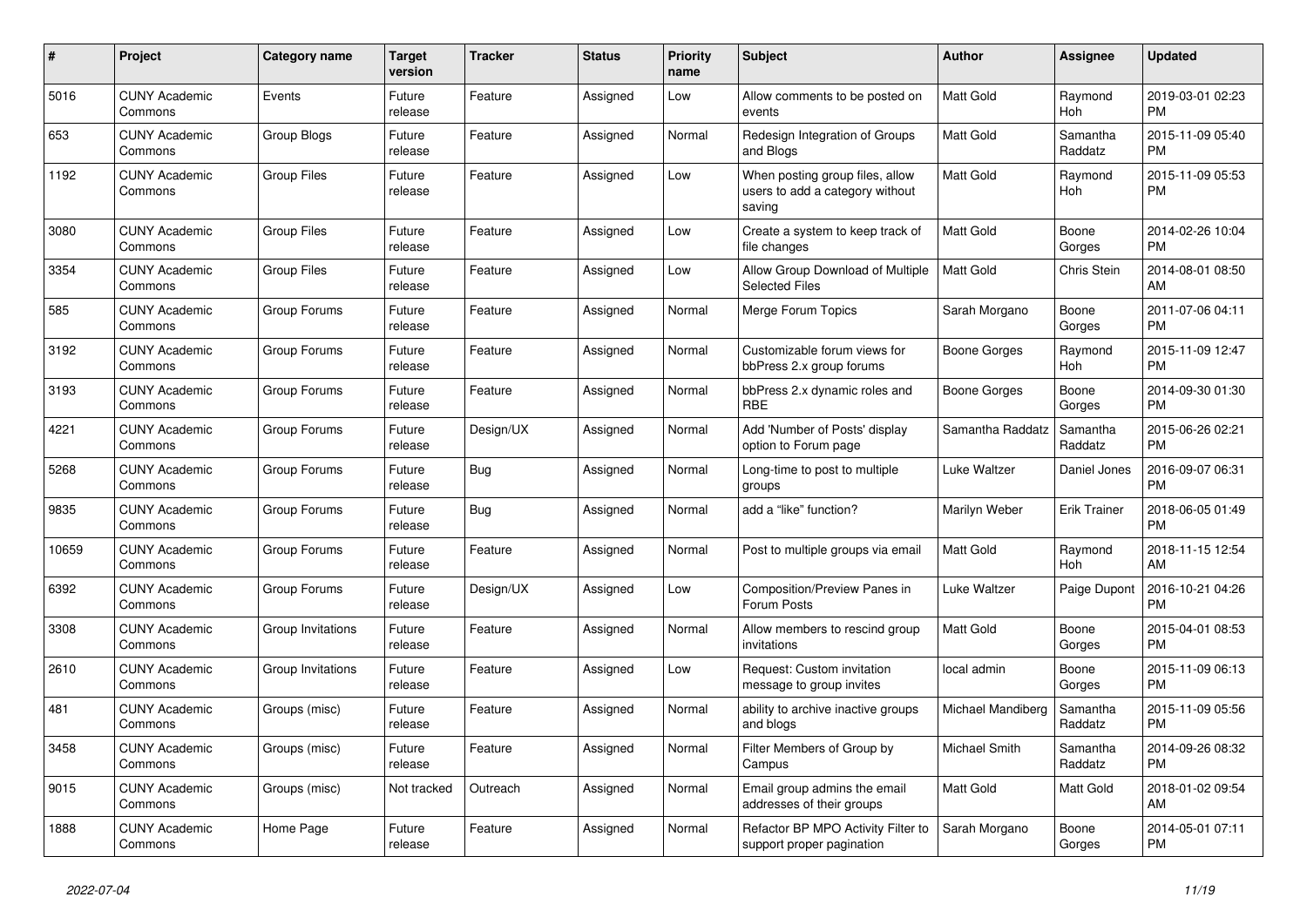| #    | <b>Project</b>                  | Category name                  | <b>Target</b><br>version | <b>Tracker</b> | <b>Status</b> | <b>Priority</b><br>name | <b>Subject</b>                                                                             | Author           | Assignee            | <b>Updated</b>                |
|------|---------------------------------|--------------------------------|--------------------------|----------------|---------------|-------------------------|--------------------------------------------------------------------------------------------|------------------|---------------------|-------------------------------|
| 4980 | <b>CUNY Academic</b><br>Commons | Home Page                      | Future<br>release        | Feature        | Assigned      | Normal                  | <b>CAC Featured Content -- Adding</b><br>Randomization                                     | <b>Matt Gold</b> | Boone<br>Gorges     | 2016-12-12 03:01<br><b>PM</b> |
| 6995 | <b>CUNY Academic</b><br>Commons | Home Page                      | Not tracked              | <b>Bug</b>     | Assigned      | Normal                  | member filter on homepage not<br>working                                                   | <b>Matt Gold</b> | Raymond<br>Hoh      | 2016-12-11 09:46<br><b>PM</b> |
| 1983 | <b>CUNY Academic</b><br>Commons | Home Page                      | Future<br>release        | Feature        | Assigned      | Low                     | Media Library integration with<br>Featured Content plugin                                  | Boone Gorges     | Dominic<br>Giglio   | 2014-03-17 10:34<br>AM        |
| 3230 | <b>CUNY Academic</b><br>Commons | Internal Tools and<br>Workflow | Not tracked              | Feature        | Assigned      | High                    | Scripts for quicker<br>provisioning/updating of<br>development environments                | Boone Gorges     | Boone<br>Gorges     | 2016-01-26 04:54<br><b>PM</b> |
| 5234 | <b>CUNY Academic</b><br>Commons | Membership                     | Future<br>release        | Feature        | Assigned      | Normal                  | Write Unconfirmed patch for WP                                                             | Boone Gorges     | Boone<br>Gorges     | 2016-10-24 11:18<br>AM.       |
| 3330 | <b>CUNY Academic</b><br>Commons | My Commons                     | Future<br>release        | Feature        | Assigned      | Normal                  | 'Commons Information" tool                                                                 | Boone Gorges     | Chris Stein         | 2014-09-22 08:46<br><b>PM</b> |
| 3517 | <b>CUNY Academic</b><br>Commons | My Commons                     | Future<br>release        | Feature        | Assigned      | Normal                  | Mute/Unmute My Commons<br>updates                                                          | <b>Matt Gold</b> | Raymond<br>Hoh      | 2015-11-09 01:19<br><b>PM</b> |
| 3536 | <b>CUNY Academic</b><br>Commons | My Commons                     | Future<br>release        | Feature        | Assigned      | Normal                  | Infinite Scroll on My Commons<br>page                                                      | Matt Gold        | Raymond<br>Hoh      | 2015-04-13 04:42<br><b>PM</b> |
| 3577 | <b>CUNY Academic</b><br>Commons | My Commons                     | Future<br>release        | Design/UX      | Assigned      | Normal                  | Replies to items in My Commons                                                             | <b>Matt Gold</b> | Raymond<br>Hoh      | 2015-04-09 05:19<br><b>PM</b> |
| 9028 | <b>CUNY Academic</b><br>Commons | Onboarding                     | Future<br>release        | Feature        | Assigned      | Normal                  | suggest groups to new members<br>during the registration process                           | <b>Matt Gold</b> | Chris Stein         | 2018-10-24 12:34<br><b>PM</b> |
| 9895 | <b>CUNY Academic</b><br>Commons | Onboarding                     | Future<br>release        | Feature        | Assigned      | Normal                  | Add "Accept Invitation"<br>link/button/function to Group<br>and/or Site invitation emails? | Luke Waltzer     | Boone<br>Gorges     | 2018-06-07 12:42<br><b>PM</b> |
| 5955 | <b>CUNY Academic</b><br>Commons | Outreach                       | Future<br>release        | Feature        | Assigned      | Normal                  | Create auto-newsletter for<br>commons members                                              | <b>Matt Gold</b> | <b>Luke Waltzer</b> | 2016-08-30 10:34<br>AM        |
| 2832 | <b>CUNY Academic</b><br>Commons | <b>Public Portfolio</b>        | Future<br>release        | Feature        | Assigned      | Normal                  | Improve interface for (not)<br>auto-linking profile fields                                 | Boone Gorges     | Chris Stein         | 2015-01-05 08:52<br><b>PM</b> |
| 2881 | <b>CUNY Academic</b><br>Commons | <b>Public Portfolio</b>        | Future<br>release        | Feature        | Assigned      | Normal                  | Redesign the UX for Profiles                                                               | Chris Stein      | Chris Stein         | 2016-10-13 12:45<br><b>PM</b> |
| 3042 | <b>CUNY Academic</b><br>Commons | Public Portfolio               | Future<br>release        | Feature        | Assigned      | Normal                  | Browsing member interests                                                                  | <b>Matt Gold</b> | Boone<br>Gorges     | 2015-03-21 09:04<br><b>PM</b> |
| 3220 | <b>CUNY Academic</b><br>Commons | Public Portfolio               | Future<br>release        | Feature        | Assigned      | Normal                  | Add indent/outdent option to<br>Formatting Buttons on Profile<br>Page                      | <b>Matt Gold</b> | Boone<br>Gorges     | 2014-05-21 10:39<br><b>PM</b> |
| 3768 | <b>CUNY Academic</b><br>Commons | <b>Public Portfolio</b>        | Future<br>release        | Feature        | Assigned      | Normal                  | Institutions/Past positions on<br>public portfolios                                        | <b>Matt Gold</b> | Boone<br>Gorges     | 2018-04-23 10:44<br>AM        |
| 3770 | <b>CUNY Academic</b><br>Commons | Public Portfolio               | Future<br>release        | Feature        | Assigned      | Normal                  | Improve Layout/Formatting of<br>Positions Area on Public Portfolios                        | Matt Gold        | Chris Stein         | 2015-04-01 09:17<br>PM        |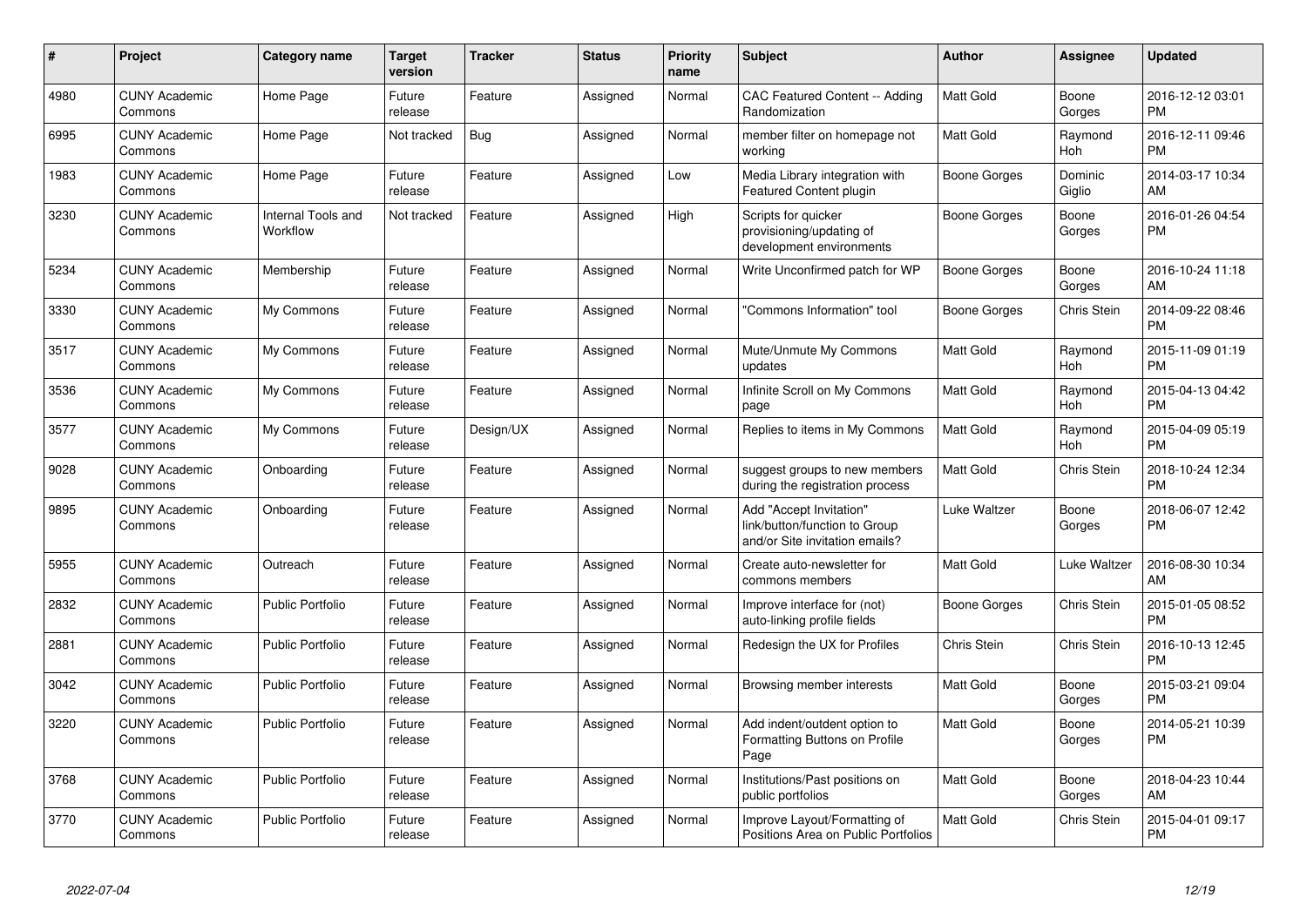| $\#$ | Project                         | <b>Category name</b>    | Target<br>version | <b>Tracker</b> | <b>Status</b> | Priority<br>name | <b>Subject</b>                                                        | <b>Author</b>    | <b>Assignee</b>     | <b>Updated</b>                |
|------|---------------------------------|-------------------------|-------------------|----------------|---------------|------------------|-----------------------------------------------------------------------|------------------|---------------------|-------------------------------|
| 4404 | <b>CUNY Academic</b><br>Commons | <b>Public Portfolio</b> | Future<br>release | Design/UX      | Assigned      | Normal           | Change color of permissions info<br>on portfolio editing interface    | <b>Matt Gold</b> | Samantha<br>Raddatz | 2015-08-11 05:28<br><b>PM</b> |
| 5827 | <b>CUNY Academic</b><br>Commons | <b>Public Portfolio</b> | Future<br>release | Bug            | Assigned      | Normal           | Academic Interests square bracket<br>links not working                | scott voth       | <b>Chris Stein</b>  | 2016-08-11 11:59<br><b>PM</b> |
| 2013 | <b>CUNY Academic</b><br>Commons | <b>Public Portfolio</b> | Future<br>release | Feature        | Assigned      | Low              | Have Profile Privacy Options show<br>up only for filled-in fields     | <b>Matt Gold</b> | Boone<br>Gorges     | 2015-11-09 06:09<br><b>PM</b> |
| 3510 | <b>CUNY Academic</b><br>Commons | Publicity               | 1.7               | Publicity      | Assigned      | Normal           | Post on the News Blog re: 'My<br>Commons'                             | Micki Kaufman    | Sarah<br>Morgano    | 2014-10-15 11:18<br>AM        |
| 3511 | <b>CUNY Academic</b><br>Commons | Publicity               | 1.7               | Publicity      | Assigned      | Normal           | Social media for 1.7                                                  | Micki Kaufman    | Sarah<br>Morgano    | 2014-10-14 03:32<br><b>PM</b> |
| 6115 | <b>CUNY Academic</b><br>Commons | Publicity               | Not tracked       | Feature        | Assigned      | Normal           | create digital signage for GC                                         | <b>Matt Gold</b> | scott voth          | 2016-10-11 10:09<br><b>PM</b> |
| 940  | <b>CUNY Academic</b><br>Commons | Redmine                 | Future<br>release | Feature        | Assigned      | Low              | Communication with users after<br>releases                            | <b>Matt Gold</b> | Dominic<br>Giglio   | 2012-09-09 04:36<br><b>PM</b> |
| 370  | <b>CUNY Academic</b><br>Commons | Registration            | Future<br>release | Feature        | Assigned      | High             | <b>Guest Accounts</b>                                                 | <b>Matt Gold</b> | Matt Gold           | 2015-04-09 09:33<br><b>PM</b> |
| 5225 | <b>CUNY Academic</b><br>Commons | Registration            | Future<br>release | Feature        | Assigned      | Normal           | On-boarding Issues                                                    | Luke Waltzer     | Samantha<br>Raddatz | 2016-02-12 02:58<br><b>PM</b> |
| 6671 | <b>CUNY Academic</b><br>Commons | Reply By Email          | Not tracked       | Bug            | Assigned      | Normal           | "Post too often" RBE error<br>message                                 | <b>Matt Gold</b> | Raymond<br>Hoh      | 2016-11-11 09:55<br>AM        |
| 8976 | <b>CUNY Academic</b><br>Commons | Reply By Email          | Not tracked       | Feature        | Assigned      | Normal           | Package RBE new topics posting?                                       | <b>Matt Gold</b> | Raymond<br>Hoh      | 2017-12-04 02:34<br><b>PM</b> |
| 3002 | <b>CUNY Academic</b><br>Commons | Search                  | Future<br>release | Feature        | Assigned      | Normal           | Overhaul CAC search by using<br>external search appliance             | Boone Gorges     | Boone<br>Gorges     | 2020-07-15 03:05<br><b>PM</b> |
| 3662 | <b>CUNY Academic</b><br>Commons | <b>SEO</b>              | Future<br>release | Feature        | Assigned      | Normal           | Duplicate Content/SEO/Google<br>issues                                | Matt Gold        | Raymond<br>Hoh      | 2015-04-13 04:37<br><b>PM</b> |
| 8898 | <b>CUNY Academic</b><br>Commons | Social Paper            | Not tracked       | Feature        | Assigned      | Normal           | Usage data on docs and social<br>paper                                | Matt Gold        | Matt Gold           | 2017-11-16 11:32<br>AM        |
| 6426 | <b>CUNY Academic</b><br>Commons | Spam/Spam<br>Prevention | Future<br>release | Feature        | Assigned      | Normal           | Force captcha on all comments?                                        | Matt Gold        | <b>Tahir Butt</b>   | 2016-10-24 02:06<br><b>PM</b> |
| 8666 | <b>CUNY Academic</b><br>Commons | Teaching                | Not tracked       | Documentation  | Assigned      | Normal           | Create Teaching on the Commons<br>Resource Page                       | Matt Gold        | Laurie Hurson       | 2019-09-23 03:16<br><b>PM</b> |
| 3090 | <b>CUNY Academic</b><br>Commons | Twitter page            | Future<br>release | Feature        | Assigned      | Normal           | Prevent Retweets from showing<br>up on Commons twitter page           | Matt Gold        | <b>Tahir Butt</b>   | 2016-10-24 11:31<br>AM        |
| 3473 | <b>CUNY Academic</b><br>Commons | User Experience         | Future<br>release | Feature        | Assigned      | Normal           | Commons profile: Add help info<br>about "Positions" replacing "title" | Keith Miyake     | Samantha<br>Raddatz | 2015-11-09 02:28<br><b>PM</b> |
| 4661 | <b>CUNY Academic</b><br>Commons | User Experience         | Future<br>release | Bug            | Assigned      | Normal           | Simplify Events text                                                  | <b>Matt Gold</b> | Samantha<br>Raddatz | 2015-10-02 09:06<br><b>PM</b> |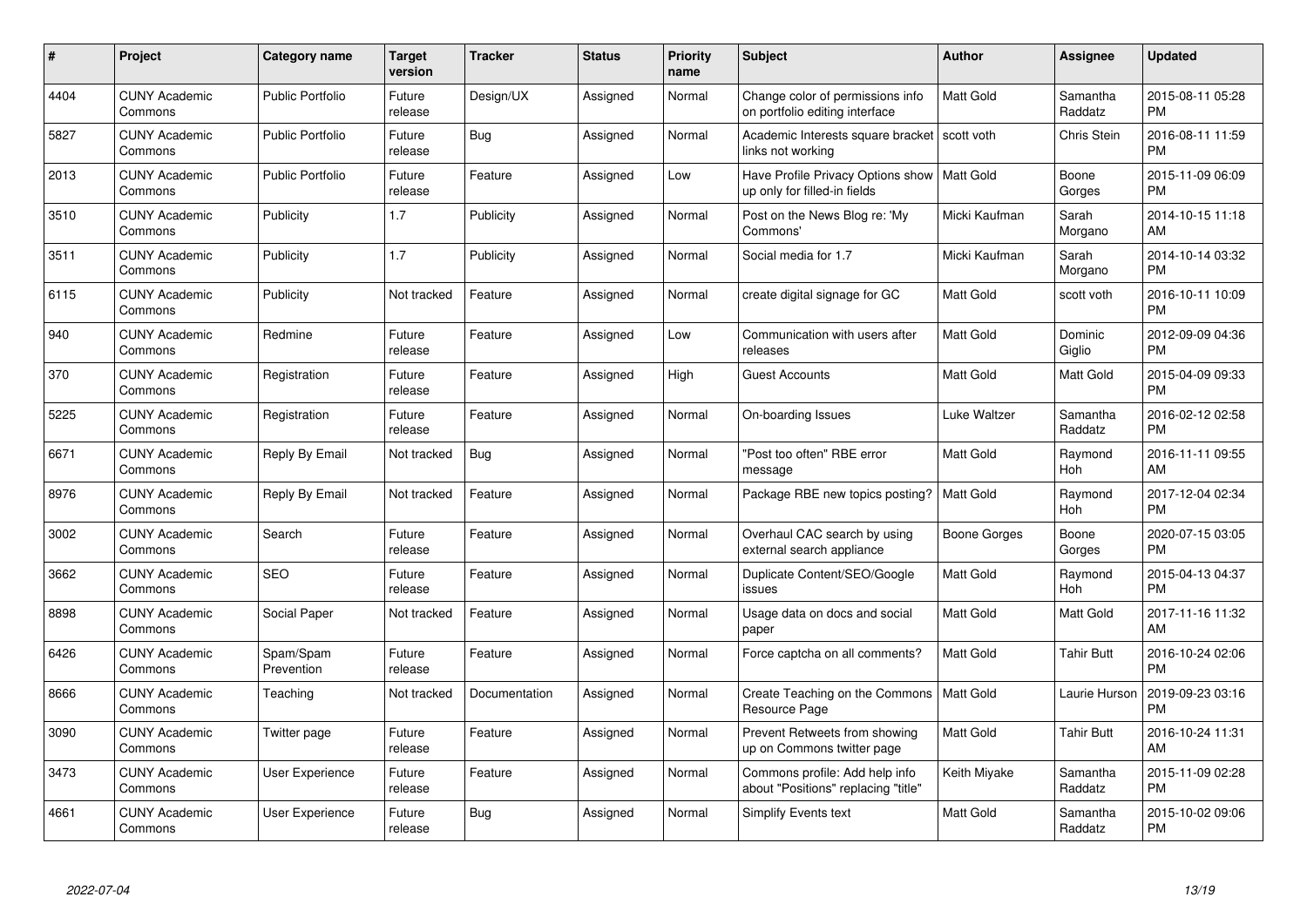| $\#$  | Project                         | <b>Category name</b>     | <b>Target</b><br>version | <b>Tracker</b> | <b>Status</b> | Priority<br>name | <b>Subject</b>                                                                            | <b>Author</b>           | <b>Assignee</b>     | <b>Updated</b>                |
|-------|---------------------------------|--------------------------|--------------------------|----------------|---------------|------------------|-------------------------------------------------------------------------------------------|-------------------------|---------------------|-------------------------------|
| 5316  | <b>CUNY Academic</b><br>Commons | <b>User Experience</b>   | Future<br>release        | Feature        | Assigned      | Normal           | Prompt user email address<br>updates                                                      | Matt Gold               | Stephen Real        | 2016-12-21 03:30<br><b>PM</b> |
| 6298  | <b>CUNY Academic</b><br>Commons | User Experience          | Not tracked              | Design/UX      | Assigned      | Normal           | Examine data from survey                                                                  | Matt Gold               | Margaret<br>Galvan  | 2016-10-14 12:16<br><b>PM</b> |
| 9941  | <b>CUNY Academic</b><br>Commons | Wiki                     | Not tracked              | Support        | Assigned      | Normal           | Wiki functionality                                                                        | Matt Gold               | Boone<br>Gorges     | 2018-06-26 10:57<br>AM        |
| 287   | <b>CUNY Academic</b><br>Commons | WordPress (misc)         | Future<br>release        | Feature        | Assigned      | Normal           | Create troubleshooting tool for<br>account sign-up                                        | Matt Gold               | Boone<br>Gorges     | 2015-11-09 06:17<br><b>PM</b> |
| 365   | <b>CUNY Academic</b><br>Commons | WordPress (misc)         | Future<br>release        | Feature        | Assigned      | Normal           | <b>Create Mouseover Tooltips</b><br>throughout Site                                       | Matt Gold               | Chris Stein         | 2015-11-09 06:18<br><b>PM</b> |
| 636   | <b>CUNY Academic</b><br>Commons | WordPress (misc)         | Not tracked              | Support        | Assigned      | Normal           | Create Lynda.com-like Table of<br><b>Contents for Prospective Tutorial</b><br>Screencasts | Matt Gold               | scott voth          | 2016-02-23 03:12<br><b>PM</b> |
| 1105  | <b>CUNY Academic</b><br>Commons | WordPress (misc)         | Future<br>release        | Feature        | Assigned      | Normal           | Rephrase Blog Privacy Options                                                             | Matt Gold               | Samantha<br>Raddatz | 2015-11-09 06:19<br><b>PM</b> |
| 1508  | <b>CUNY Academic</b><br>Commons | WordPress (misc)         | Future<br>release        | Feature        | Assigned      | Normal           | Share login cookies across<br>mapped domains                                              | Boone Gorges            | Boone<br>Gorges     | 2012-07-02 12:12<br><b>PM</b> |
| 2167  | <b>CUNY Academic</b><br>Commons | WordPress (misc)         | Future<br>release        | Bug            | Assigned      | Normal           | <b>CAC-Livestream Plugin Issues</b>                                                       | Michael Smith           | Dominic<br>Giglio   | 2015-01-02 03:06<br><b>PM</b> |
| 2175  | <b>CUNY Academic</b><br>Commons | WordPress (misc)         | Not tracked              | Support        | Assigned      | Normal           | Subscibe 2 vs. Jetpack<br>subscription options                                            | local admin             | Matt Gold           | 2016-01-26 04:58<br><b>PM</b> |
| 3759  | <b>CUNY Academic</b><br>Commons | WordPress (misc)         | Future<br>release        | Feature        | Assigned      | Normal           | Review Interface for Adding Users<br>to Blogs                                             | <b>Matt Gold</b>        | Boone<br>Gorges     | 2015-03-24 05:52<br><b>PM</b> |
| 4388  | <b>CUNY Academic</b><br>Commons | WordPress (misc)         | Future<br>release        | Bug            | Assigned      | Normal           | Repeated request for<br>authentication.                                                   | Alice.Lynn<br>McMichael | Raymond<br>Hoh      | 2015-08-11 07:35<br><b>PM</b> |
| 497   | <b>CUNY Academic</b><br>Commons | <b>WordPress Plugins</b> | Future<br>release        | Feature        | Assigned      | Normal           | Drag and Drop Ordering on<br>Gallery Post Plugin                                          | Matt Gold               | Ron Rennick         | 2015-11-09 06:18<br><b>PM</b> |
| 658   | <b>CUNY Academic</b><br>Commons | <b>WordPress Plugins</b> | Future<br>release        | Feature        | Assigned      | Normal           | Rebulid Sitewide Tag Suggestion                                                           | <b>Matt Gold</b>        | Boone<br>Gorges     | 2015-01-05 08:47<br><b>PM</b> |
| 8078  | <b>CUNY Academic</b><br>Commons | <b>WordPress Plugins</b> | Future<br>release        | System Upgrade | Assigned      | Normal           | <b>CommentPress Updates</b>                                                               | Margaret Galvan         | Christian<br>Wach   | 2017-05-08 03:49<br><b>PM</b> |
| 13946 | <b>CUNY Academic</b><br>Commons | <b>WordPress Plugins</b> | 2.1.0                    | Support        | Assigned      | Normal           | <b>Custom Embed handler For</b><br>OneDrive files                                         | scott voth              | Raymond<br>Hoh      | 2022-05-26 10:46<br>AM        |
| 1562  | <b>CUNY Academic</b><br>Commons | <b>WordPress Plugins</b> | Future<br>release        | Feature        | Assigned      | Low              | Play with NYT Collaborative<br><b>Authoring Tool</b>                                      | Matt Gold               | Boone<br>Gorges     | 2015-01-05 08:47<br><b>PM</b> |
| 2223  | <b>CUNY Academic</b><br>Commons | <b>WordPress Plugins</b> | Future<br>release        | Feature        | Assigned      | Low              | Add Participad to the CUNY<br><b>Academic Commons</b>                                     | Matt Gold               | Boone<br>Gorges     | 2014-09-17 10:03<br><b>PM</b> |
| 412   | <b>CUNY Academic</b><br>Commons | <b>WordPress Themes</b>  | Future<br>release        | Feature        | Assigned      | Normal           | <b>Featured Themes</b>                                                                    | <b>Matt Gold</b>        | Dominic<br>Giglio   | 2015-01-05 08:44<br><b>PM</b> |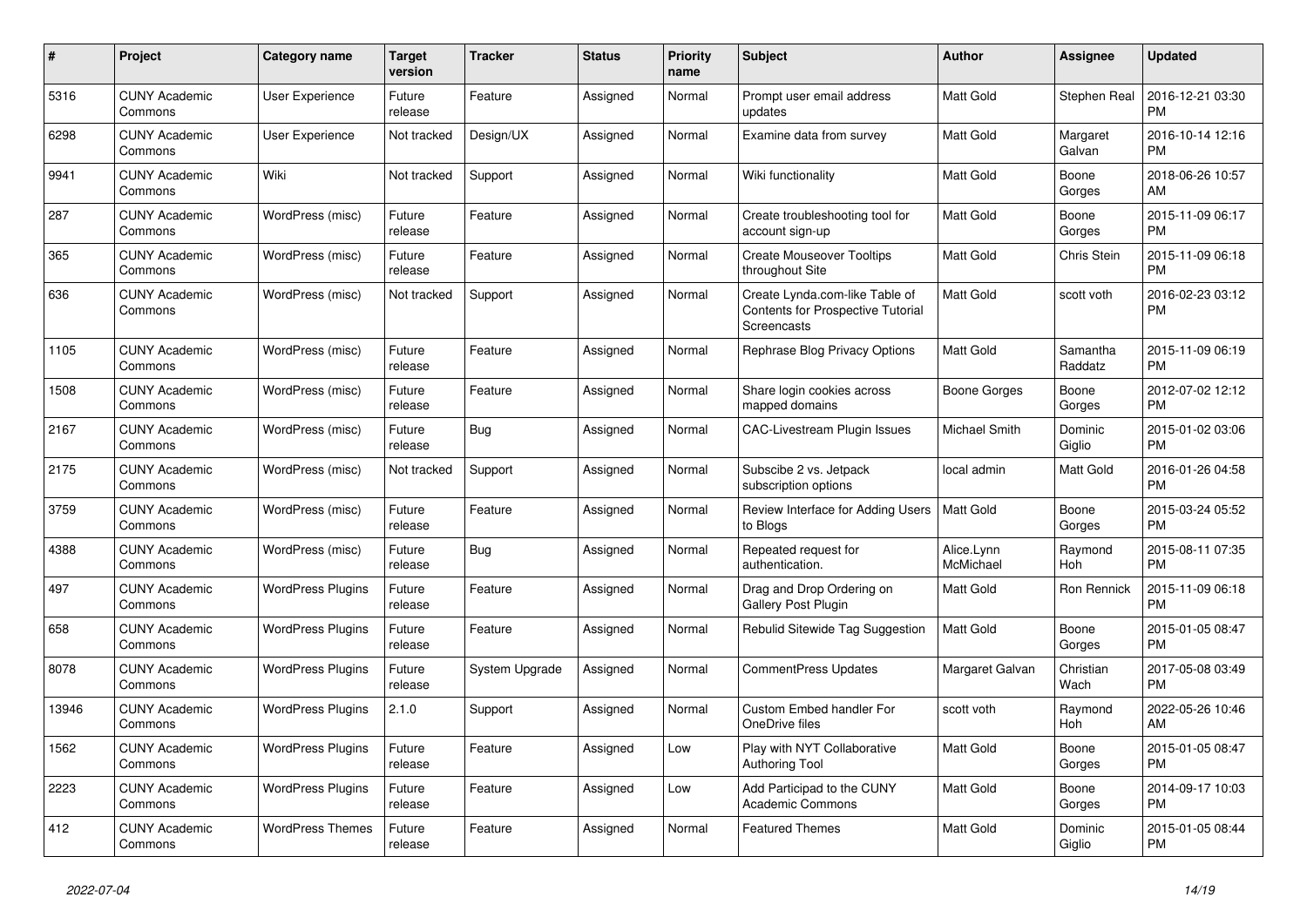| #     | <b>Project</b>                  | <b>Category name</b>     | <b>Target</b><br>version | <b>Tracker</b> | <b>Status</b>        | <b>Priority</b><br>name | <b>Subject</b>                                                     | Author             | Assignee            | <b>Updated</b>                |
|-------|---------------------------------|--------------------------|--------------------------|----------------|----------------------|-------------------------|--------------------------------------------------------------------|--------------------|---------------------|-------------------------------|
| 3492  | <b>CUNY Academic</b><br>Commons | <b>WordPress Themes</b>  | Future<br>release        | Support        | Assigned             | Normal                  | Add CBOX theme to the<br>Commons                                   | scott voth         | Raymond<br>Hoh      | 2014-10-08 05:55<br><b>PM</b> |
| 4986  | <b>CUNY Academic</b><br>Commons | ZenDesk                  | Not tracked              | Support        | Assigned             | Normal                  | Prepare documentation for<br>Zendesk re web widget                 | <b>Matt Gold</b>   | Samantha<br>Raddatz | 2016-02-25 03:09<br><b>PM</b> |
| 11848 | <b>CUNY Academic</b><br>Commons |                          | Not tracked              | Support        | Hold                 | Normal                  | a Dean of Faculty wants to share<br>a large file                   | Marilyn Weber      |                     | 2019-09-24 08:44<br>AM        |
| 16092 | <b>CUNY Academic</b><br>Commons |                          | Future<br>release        | Feature        | Hold                 | Normal                  | Don't show main site in Site<br>search results                     | Boone Gorges       | Boone<br>Gorges     | 2022-05-17 03:12<br><b>PM</b> |
| 13912 | <b>CUNY Academic</b><br>Commons |                          | Not tracked              | Feature        | Hold                 | Low                     | posting "missed schedule"                                          | Marilyn Weber      |                     | 2021-02-23 10:46<br>AM        |
| 2576  | <b>NYCDH Community</b><br>Site  |                          |                          | Bug            | Hold                 | Low                     | Test Next Button in Javascript<br><b>Tutorial Under Activities</b> | <b>Mark Newton</b> | Alex Gil            | 2013-05-18 02:55<br><b>PM</b> |
| 9060  | <b>CUNY Academic</b><br>Commons | Commons In A Box         | Not tracked              | Bug            | Hold                 | Normal                  | Problems with CBox image library<br>/ upload                       | Lisa Rhody         | Raymond<br>Hoh      | 2018-01-10 03:26<br><b>PM</b> |
| 8756  | <b>CUNY Academic</b><br>Commons | Group Blogs              | Future<br>release        | Feature        | Hold                 | Normal                  | Connect multiple blogs to one<br>group?                            | Matt Gold          | Boone<br>Gorges     | 2017-09-30 10:42<br>AM        |
| 3369  | <b>CUNY Academic</b><br>Commons | Reply By Email           | Not tracked              | Outreach       | Hold                 | Normal                  | Release reply by email to WP<br>plugin directory                   | <b>Matt Gold</b>   | Raymond<br>Hoh      | 2016-03-01 12:46<br><b>PM</b> |
| 8991  | <b>CUNY Academic</b><br>Commons | Reply By Email           | Not tracked              | <b>Bug</b>     | Hold                 | Normal                  | RBE duplicate email message<br>issue                               | <b>Matt Gold</b>   | Raymond<br>Hoh      | 2018-02-18 08:53<br><b>PM</b> |
| 14113 | <b>CUNY Academic</b><br>Commons | WordPress (misc)         | Future<br>release        | Bug            | Hold                 | Normal                  | Block Editor Not Working on this<br>page - Json error              | scott voth         | Boone<br>Gorges     | 2021-03-05 11:01<br>AM        |
| 3939  | <b>CUNY Academic</b><br>Commons | <b>WordPress Plugins</b> | Future<br>release        | Bug            | Hold                 | Normal                  | Activity stream support for<br>Co-Authors Plus plugin              | Raymond Hoh        | Raymond<br>Hoh      | 2015-11-09 06:13<br><b>PM</b> |
| 6644  | <b>CUNY Academic</b><br>Commons |                          | Not tracked              | Bug            | Reporter<br>Feedback | High                    | White Screen at Login Pge                                          | Luke Waltzer       | Raymond<br>Hoh      | 2016-11-21 10:34<br><b>PM</b> |
| 10678 | <b>CUNY Academic</b><br>Commons |                          | Not tracked              | Bug            | Reporter<br>Feedback | High                    | Newsletter Plugin Not Sending<br><b>Out Newsletters</b>            | Mark Webb          | Boone<br>Gorges     | 2019-09-16 09:38<br><b>PM</b> |
| 9207  | <b>CUNY Academic</b><br>Commons |                          | Future<br>release        | Support        | Reporter<br>Feedback | Normal                  | display dashboards made in<br>Tableau?                             | Marilyn Weber      | Boone<br>Gorges     | 2018-04-10 10:42<br>AM        |
| 10262 | <b>CUNY Academic</b><br>Commons |                          | Not tracked              | Bug            | Reporter<br>Feedback | Normal                  | Newsletter Plugin: Broken Image<br>at Bottom of All Newsletters    | Mark Webb          | Raymond<br>Hoh      | 2018-08-30 05:17<br><b>PM</b> |
| 10657 | <b>CUNY Academic</b><br>Commons |                          | Not tracked              | Support        | Reporter<br>Feedback | Normal                  | child theme problems                                               | Marilyn Weber      |                     | 2018-11-08 01:19<br><b>PM</b> |
| 11131 | <b>CUNY Academic</b><br>Commons |                          | Future<br>release        | Feature        | Reporter<br>Feedback | Normal                  | Image Annotation Plugins                                           | Laurie Hurson      |                     | 2019-02-26 11:33<br>AM        |
| 11149 | <b>CUNY Academic</b><br>Commons |                          | Not tracked              | Support        | Reporter<br>Feedback | Normal                  | comments getting blocked                                           | Marilyn Weber      | Raymond<br>Hoh      | 2019-03-26 11:40<br>AM        |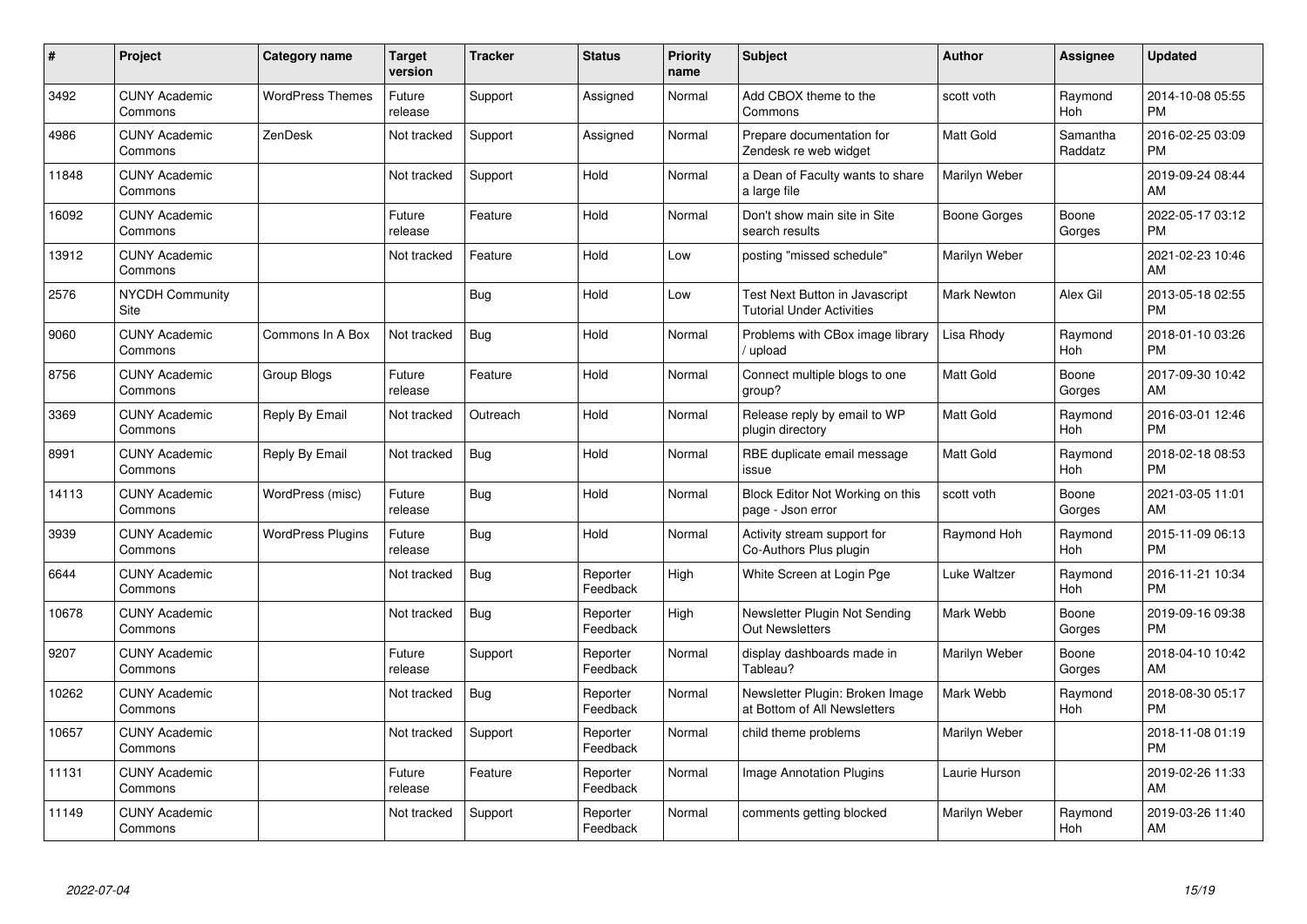| #     | Project                         | Category name | <b>Target</b><br>version | <b>Tracker</b> | <b>Status</b>        | <b>Priority</b><br>name | <b>Subject</b>                                                    | <b>Author</b> | <b>Assignee</b> | <b>Updated</b>                |
|-------|---------------------------------|---------------|--------------------------|----------------|----------------------|-------------------------|-------------------------------------------------------------------|---------------|-----------------|-------------------------------|
| 11509 | <b>CUNY Academic</b><br>Commons |               | Not tracked              | Support        | Reporter<br>Feedback | Normal                  | deleted Page causing a Menu<br>problem?                           | Marilyn Weber |                 | 2019-06-04 09:54<br>AM        |
| 11771 | <b>CUNY Academic</b><br>Commons |               | Not tracked              | Support        | Reporter<br>Feedback | Normal                  | post displays in sections                                         | Marilyn Weber |                 | 2019-08-20 10:34<br>AM        |
| 11787 | <b>CUNY Academic</b><br>Commons |               | Not tracked              | Support        | Reporter<br>Feedback | Normal                  | automated comments notifications<br>on ZenDesk                    | Marilyn Weber |                 | 2019-08-26 06:18<br><b>PM</b> |
| 12004 | <b>CUNY Academic</b><br>Commons |               | Not tracked              | Support        | Reporter<br>Feedback | Normal                  | Notifications for spam blog<br>comments                           | Gina Cherry   | Raymond<br>Hoh  | 2019-11-01 12:05<br><b>PM</b> |
| 12198 | <b>CUNY Academic</b><br>Commons |               | Not tracked              | <b>Bug</b>     | Reporter<br>Feedback | Normal                  | Duplicate listing in My Sites                                     | Tom Harbison  |                 | 2019-12-09 05:50<br><b>PM</b> |
| 12484 | <b>CUNY Academic</b><br>Commons |               | Not tracked              | Support        | Reporter<br>Feedback | Normal                  | Sign up Code for COIL Course<br>starting in March                 | Laurie Hurson | Matt Gold       | 2020-03-02 02:26<br><b>PM</b> |
| 13034 | <b>CUNY Academic</b><br>Commons |               | Not tracked              | Support        | Reporter<br>Feedback | Normal                  | a site is asking people to join the<br>Commons to get a download  | Marilyn Weber |                 | 2020-07-12 07:23<br>AM        |
| 13255 | <b>CUNY Academic</b><br>Commons |               | Not tracked              | Support        | Reporter<br>Feedback | Normal                  | Accessibility problems                                            | Marilyn Weber |                 | 2020-09-01 05:48<br><b>PM</b> |
| 14398 | <b>CUNY Academic</b><br>Commons |               | Not tracked              | Support        | Reporter<br>Feedback | Normal                  | Events plug-in notification problem                               | Marilyn Weber |                 | 2021-05-11 11:21<br>AM        |
| 14504 | <b>CUNY Academic</b><br>Commons |               | Not tracked              | Publicity      | Reporter<br>Feedback | Normal                  | Adding showcases to home page<br>menu                             | Laurie Hurson | Boone<br>Gorges | 2022-01-19 03:26<br>PM        |
| 14538 | <b>CUNY Academic</b><br>Commons |               | Not tracked              | Support        | Reporter<br>Feedback | Normal                  | <b>Weebly To Commons</b>                                          | Laurie Hurson |                 | 2021-09-14 10:47<br>AM        |
| 14629 | <b>CUNY Academic</b><br>Commons |               | Not tracked              | Bug            | Reporter<br>Feedback | Normal                  | Possible Post Order Bug?                                          | Syelle Graves |                 | 2021-09-14 10:47<br>AM        |
| 14784 | <b>CUNY Academic</b><br>Commons |               |                          | Support        | Reporter<br>Feedback | Normal                  | User report of logo problem when<br>using Customizer theme        | Marilyn Weber |                 | 2021-09-17 10:25<br>AM        |
| 14842 | <b>CUNY Academic</b><br>Commons |               | Not tracked              | Support        | Reporter<br>Feedback | Normal                  | Question about widgets and block<br>editor                        | Gina Cherry   |                 | 2021-10-06 03:01<br><b>PM</b> |
| 14900 | <b>CUNY Academic</b><br>Commons |               | Not tracked              | Support        | Reporter<br>Feedback | Normal                  | previous theme?                                                   | Marilyn Weber |                 | 2021-10-25 10:31<br>AM        |
| 15169 | <b>CUNY Academic</b><br>Commons |               | 2.0.3                    | Support        | Reporter<br>Feedback | Normal                  | new Prelude website zipfiles for<br>custom theme and other files. | Marilyn Weber |                 | 2022-06-29 11:32<br>AM        |
| 15176 | <b>CUNY Academic</b><br>Commons |               | Not tracked              | Support        | Reporter<br>Feedback | Normal                  | Archiving Q Writing & Old<br>Wordpress Sites on the Commons       | Laurie Hurson |                 | 2022-02-08 10:28<br><b>AM</b> |
| 15260 | <b>CUNY Academic</b><br>Commons |               |                          | Support        | Reporter<br>Feedback | Normal                  | Diacritical markings   European<br><b>Stages</b>                  | Marilyn Weber |                 | 2022-02-04 08:16<br>AM        |
| 15370 | <b>CUNY Academic</b><br>Commons |               |                          | Support        | Reporter<br>Feedback | Normal                  | All-in-One Event Calendar?                                        | Marilyn Weber |                 | 2022-02-17 11:03<br>AM        |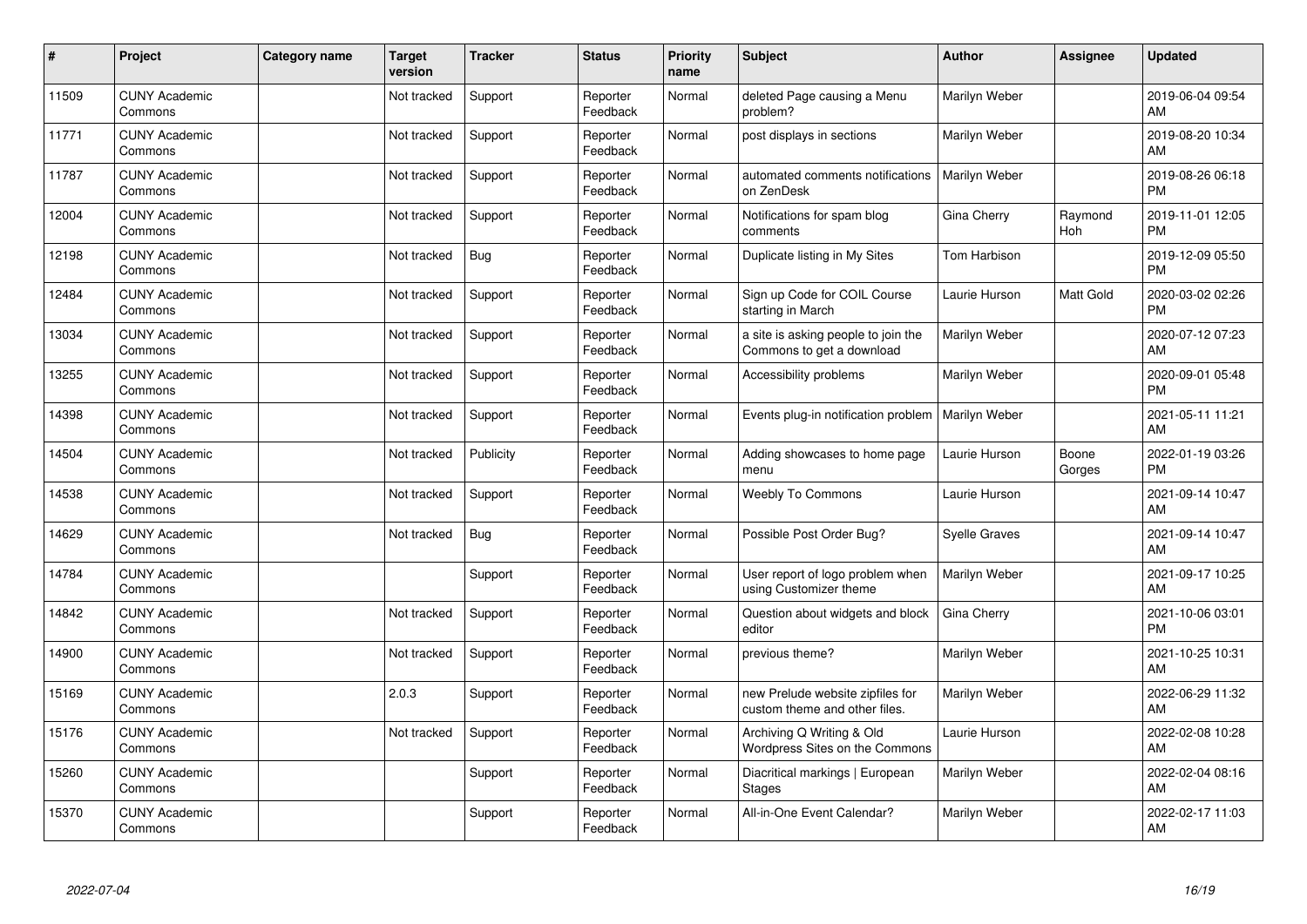| #     | Project                         | <b>Category name</b>       | <b>Target</b><br>version | <b>Tracker</b> | <b>Status</b>        | <b>Priority</b><br>name | <b>Subject</b>                                        | <b>Author</b>           | <b>Assignee</b>     | <b>Updated</b>                |
|-------|---------------------------------|----------------------------|--------------------------|----------------|----------------------|-------------------------|-------------------------------------------------------|-------------------------|---------------------|-------------------------------|
| 15613 | <b>CUNY Academic</b><br>Commons |                            | 2.0.3                    | Feature        | Reporter<br>Feedback | Normal                  | Adding "Passster" plugin                              | Laurie Hurson           |                     | 2022-06-29 11:32<br>AM        |
| 15655 | <b>CUNY Academic</b><br>Commons |                            | 2.0.3                    | Support        | Reporter<br>Feedback | Normal                  | Event Aggregator plugin?                              | Marilyn Weber           |                     | 2022-06-29 11:32<br>AM        |
| 15923 | <b>CUNY Academic</b><br>Commons |                            | Not tracked              | Feature        | Reporter<br>Feedback | Normal                  | <b>Bellows Plugin Adjustments</b>                     | Laurie Hurson           |                     | 2022-04-20 10:10<br>AM        |
| 16099 | <b>CUNY Academic</b><br>Commons |                            |                          | Support        | Reporter<br>Feedback | Normal                  | request for Newsletter Glue                           | Marilyn Weber           |                     | 2022-05-13 12:14<br><b>PM</b> |
| 16110 | <b>CUNY Academic</b><br>Commons |                            |                          | Support        | Reporter<br>Feedback | Normal                  | remove Creative Commons<br>license from pages?        | Marilyn Weber           | Raymond<br>Hoh      | 2022-05-17 06:11<br><b>PM</b> |
| 16290 | <b>CUNY Academic</b><br>Commons |                            |                          | Feature        | Reporter<br>Feedback | Normal                  | Add Table Of Contents Block<br>plug-in                | Raffi<br>Khatchadourian |                     | 2022-06-24 10:26<br><b>AM</b> |
| 2573  | <b>NYCDH Community</b><br>Site  |                            |                          | Feature        | Reporter<br>Feedback | Normal                  | Add dh nyc twitter list feed to site                  | Mark Newton             | Matt Gold           | 2013-05-16 11:42<br><b>PM</b> |
| 12350 | <b>CUNY Academic</b><br>Commons | <b>Blogs (BuddyPress)</b>  | Not tracked              | Support        | Reporter<br>Feedback | Normal                  | URL creation problem                                  | Marilyn Weber           |                     | 2020-02-03 11:27<br>AM        |
| 11556 | <b>CUNY Academic</b><br>Commons | Courses                    | Not tracked              | Bug            | Reporter<br>Feedback | Normal                  | Instructor name given in course<br>listing            | Tom Harbison            |                     | 2019-06-25 04:12<br><b>PM</b> |
| 10982 | <b>CUNY Academic</b><br>Commons | Domain Mapping             | Not tracked              | Support        | Reporter<br>Feedback | Normal                  | <b>CNAME</b> question                                 | scott voth              |                     | 2019-01-22 04:29<br><b>PM</b> |
| 11493 | <b>CUNY Academic</b><br>Commons | Domain Mapping             | Not tracked              | Support        | Reporter<br>Feedback | Normal                  | Domain Mapping Request - Talia<br>Schaffer            | scott voth              | Matt Gold           | 2019-08-06 08:39<br>AM        |
| 9979  | <b>CUNY Academic</b><br>Commons | <b>Email Notifications</b> | Not tracked              | Bug            | Reporter<br>Feedback | Normal                  | Reports of slow email activation<br>emails            | <b>Matt Gold</b>        | Boone<br>Gorges     | 2018-08-29 09:40<br><b>PM</b> |
| 11971 | <b>CUNY Academic</b><br>Commons | <b>Email Notifications</b> | Future<br>release        | <b>Bug</b>     | Reporter<br>Feedback | Low                     | Pictures obscured in emailed post<br>notifications    | Marilyn Weber           | Raymond<br>Hoh      | 2019-11-21 01:14<br><b>PM</b> |
| 11077 | <b>CUNY Academic</b><br>Commons | Events                     | Not tracked              | Feature        | Reporter<br>Feedback | Normal                  | Show event category description<br>in event list view | Raffi<br>Khatchadourian |                     | 2019-02-12 10:38<br><b>PM</b> |
| 5317  | <b>CUNY Academic</b><br>Commons | Group Blogs                | Not tracked              | <b>Bug</b>     | Reporter<br>Feedback | Normal                  | Notifications of New Post Didn't<br>Come              | Luke Waltzer            | Samantha<br>Raddatz | 2016-03-21 10:41<br><b>PM</b> |
| 13328 | <b>CUNY Academic</b><br>Commons | Group Forums               | Not tracked              | Bug            | Reporter<br>Feedback | Normal                  | cross-posting in two related<br>groups                | Marilyn Weber           | Raymond<br>Hoh      | 2020-09-15 10:39<br><b>PM</b> |
| 1456  | <b>CUNY Academic</b><br>Commons | Group Invitations          | Future<br>release        | Feature        | Reporter<br>Feedback | Low                     | Invite to Group Button from Profile<br>Field          | <b>Matt Gold</b>        | Samantha<br>Raddatz | 2015-11-09 05:59<br><b>PM</b> |
| 1544  | <b>CUNY Academic</b><br>Commons | Groups (misc)              | Future<br>release        | Feature        | Reporter<br>Feedback | Normal                  | Group Filtering and Sorting                           | <b>Matt Gold</b>        | Chris Stein         | 2019-03-01 02:25<br><b>PM</b> |
| 7115  | <b>CUNY Academic</b><br>Commons | Groups (misc)              | Future<br>release        | Feature        | Reporter<br>Feedback | Normal                  | make licensing info clear during<br>group creation    | <b>Matt Gold</b>        | Raymond<br>Hoh      | 2020-12-08 11:32<br>AM        |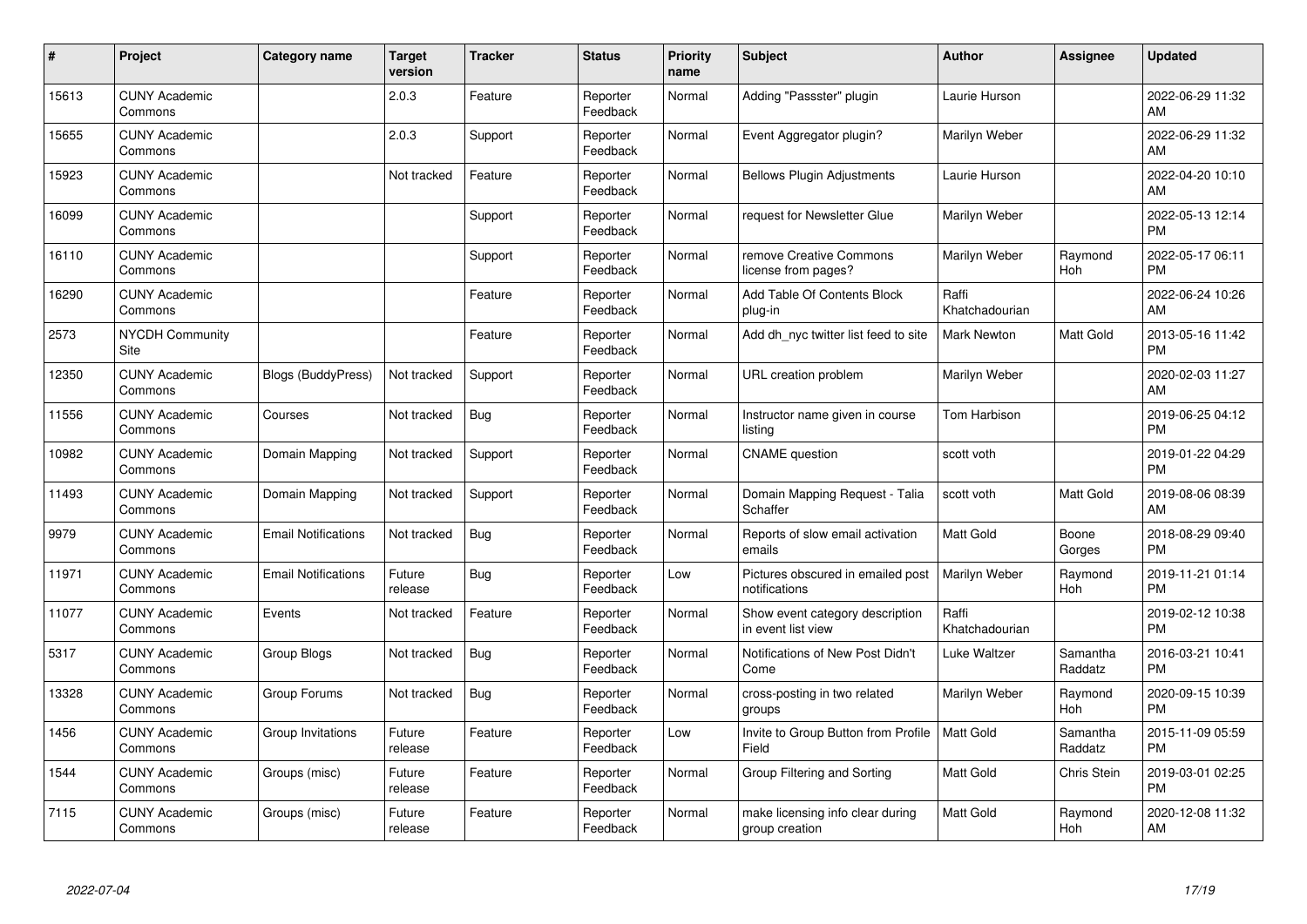| #     | <b>Project</b>                  | Category name            | Target<br>version | <b>Tracker</b> | <b>Status</b>        | Priority<br>name | <b>Subject</b>                                                                                  | <b>Author</b>           | Assignee         | <b>Updated</b>                |
|-------|---------------------------------|--------------------------|-------------------|----------------|----------------------|------------------|-------------------------------------------------------------------------------------------------|-------------------------|------------------|-------------------------------|
| 12446 | <b>CUNY Academic</b><br>Commons | Groups (misc)            | Future<br>release | Feature        | Reporter<br>Feedback | Normal           | Toggle default site to group forum<br>posting                                                   | Laurie Hurson           | Laurie Hurson    | 2020-03-10 11:57<br>AM        |
| 15242 | <b>CUNY Academic</b><br>Commons | Performance              | Not tracked       | Bug            | Reporter<br>Feedback | Normal           | Slugist site                                                                                    | Raffi<br>Khatchadourian | Boone<br>Gorges  | 2022-02-07 11:14<br>AM.       |
| 6014  | <b>CUNY Academic</b><br>Commons | Publicity                | Future<br>release | Publicity      | Reporter<br>Feedback | Normal           | Google search listing                                                                           | Matt Gold               | Boone<br>Gorges  | 2016-09-21 03:48<br><b>PM</b> |
| 11945 | <b>CUNY Academic</b><br>Commons | Reckoning                | Future<br>release | Feature        | Reporter<br>Feedback | Normal           | Add Comments bubble to<br>Reckoning views                                                       | Boone Gorges            | Boone<br>Gorges  | 2019-11-12 05:14<br><b>PM</b> |
| 10273 | <b>CUNY Academic</b><br>Commons | Registration             | Not tracked       | Support        | Reporter<br>Feedback | Normal           | users combining CF and campus<br>address                                                        | Marilyn Weber           |                  | 2019-09-18 10:58<br>AM.       |
| 13975 | <b>CUNY Academic</b><br>Commons | Social Paper             | Not tracked       | Support        | Reporter<br>Feedback | Normal           | can't approve comments on Social<br>Paper paper                                                 | Marilyn Weber           |                  | 2021-02-12 09:33<br>AM        |
| 8675  | <b>CUNY Academic</b><br>Commons | <b>User Onboarding</b>   | Future<br>release | Bug            | Reporter<br>Feedback | Low              | Add new User search screen calls<br>for the input of email address but<br>doesn't work with one | Paul Hebert             | Boone<br>Gorges  | 2017-10-11 11:17<br>AM        |
| 11386 | <b>CUNY Academic</b><br>Commons | WordPress - Media        | Not tracked       | Support        | Reporter<br>Feedback | Normal           | disappearing images                                                                             | scott voth              | Boone<br>Gorges  | 2019-05-14 10:32<br>AM        |
| 11449 | <b>CUNY Academic</b><br>Commons | WordPress - Media        | Not tracked       | Support        | Reporter<br>Feedback | Normal           | Cloning Media Library for JITP<br>from Staging to Production Site                               | Patrick DeDauw          | Boone<br>Gorges  | 2019-05-13 12:00<br><b>PM</b> |
| 14483 | <b>CUNY Academic</b><br>Commons | WordPress - Media        | Not tracked       | <b>Bug</b>     | Reporter<br>Feedback | Normal           | <b>Wordpress PDF Embed Stopped</b><br>Working after JITP Media Clone                            | Patrick DeDauw          | Boone<br>Gorges  | 2021-05-20 01:51<br><b>PM</b> |
| 10040 | <b>CUNY Academic</b><br>Commons | WordPress (misc)         | Not tracked       | Bug            | Reporter<br>Feedback | Normal           | User doesn't see full list of themes                                                            | <b>Matt Gold</b>        | Boone<br>Gorges  | 2018-07-25 10:12<br>AM        |
| 14074 | <b>CUNY Academic</b><br>Commons | WordPress (misc)         | Not tracked       | Support        | Reporter<br>Feedback | Normal           | page password protection problem   Marilyn Weber                                                |                         |                  | 2021-03-02 11:03<br>AM        |
| 14983 | <b>CUNY Academic</b><br>Commons | WordPress (misc)         | Not tracked       | Support        | Reporter<br>Feedback | Normal           | "Read More" tag not working                                                                     | Rebecca Krisel          | Raymond<br>Hoh   | 2021-11-23 01:17<br><b>PM</b> |
| 16245 | <b>CUNY Academic</b><br>Commons | WordPress (misc)         |                   | Bug            | Reporter<br>Feedback | Normal           | Save Button missing on<br><b>WordPress Profile page</b>                                         | scott voth              | Raymond<br>Hoh   | 2022-06-16 03:09<br><b>PM</b> |
| 5826  | <b>CUNY Academic</b><br>Commons | <b>WordPress Plugins</b> | Future<br>release | Support        | Reporter<br>Feedback | Normal           | <b>Remove Subscription Options</b><br>plugin from directory                                     | Sarah Morgano           | Sarah<br>Morgano | 2016-10-21 04:14<br><b>PM</b> |
| 9211  | <b>CUNY Academic</b><br>Commons | <b>WordPress Plugins</b> | Future<br>release | Support        | Reporter<br>Feedback | Normal           | Auto-Role Setting in Forum Plugin<br><b>Causing Some Confusion</b>                              | Luke Waltzer            | Boone<br>Gorges  | 2018-03-13 11:44<br>AM        |
| 9289  | <b>CUNY Academic</b><br>Commons | <b>WordPress Plugins</b> | Future<br>release | Bug            | Reporter<br>Feedback | Normal           | Email Users Plugin                                                                              | Laurie Hurson           | Boone<br>Gorges  | 2018-10-24 12:34<br><b>PM</b> |
| 9515  | <b>CUNY Academic</b><br>Commons | <b>WordPress Plugins</b> | Not tracked       | Bug            | Reporter<br>Feedback | Normal           | Text to Speech plugin - "More<br>Slowly" checkbox not working                                   | scott voth              | Boone<br>Gorges  | 2018-06-13 02:26<br><b>PM</b> |
| 9947  | <b>CUNY Academic</b><br>Commons | <b>WordPress Plugins</b> | Future<br>release | Feature        | Reporter<br>Feedback | Normal           | Install H5P quiz plugin                                                                         | <b>Matt Gold</b>        | Boone<br>Gorges  | 2018-09-11 11:01<br>AM        |